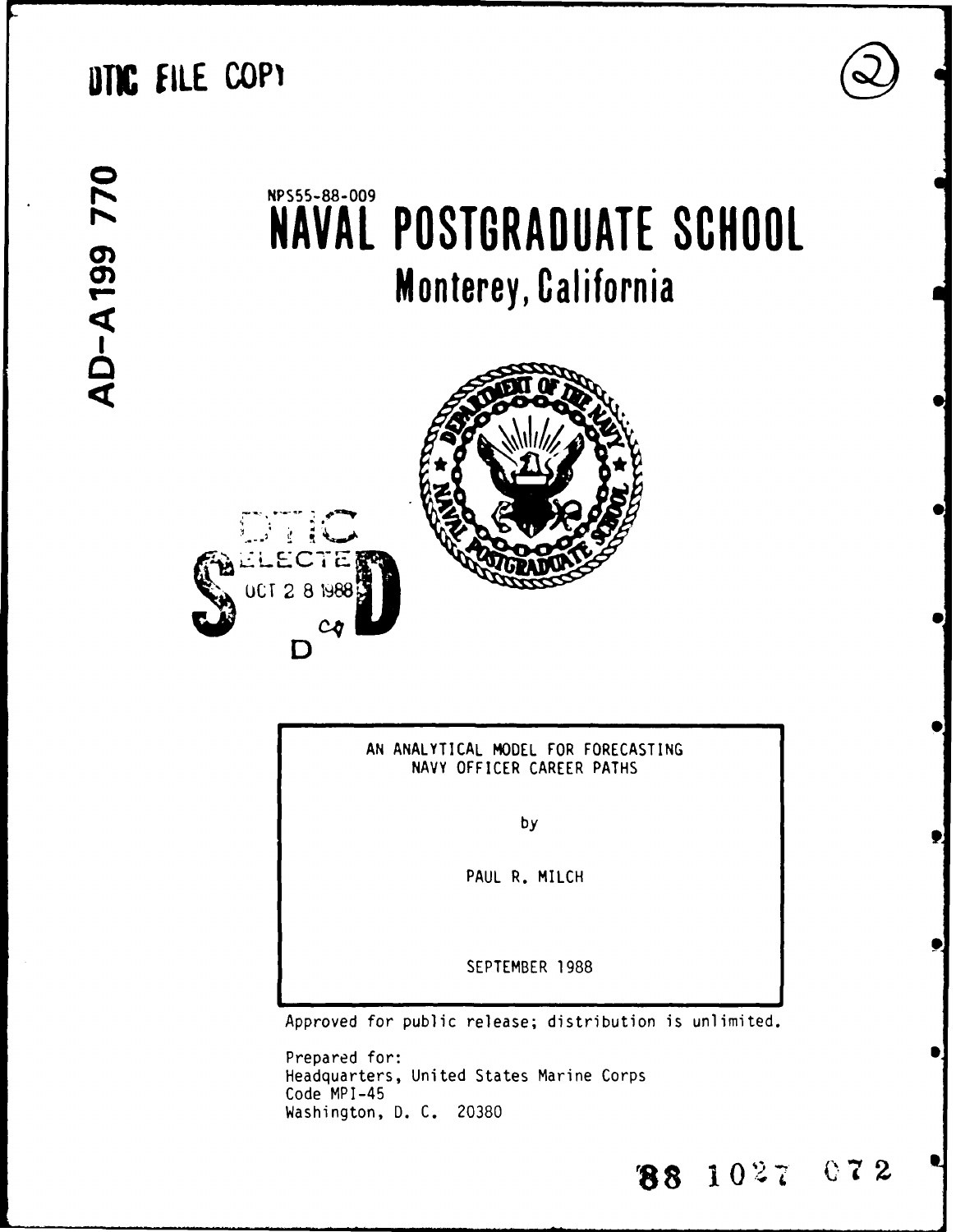### **Naval Postgraduate School Monterey, California**

**Rear Admiral R. C. Austin H. Shull H. Shull** Superintendent Provost

The work reported herein was supported in part with funds provided **by** Headquarters, United States Marine Corps.

Reproduction of all or part of this report is authorized.

This report was prepared **by:**

Paul & Reich

PAUL R. MILCH **Professor** of Operations Research

Reviewed by: **Released by: Released by:** 

**PETER PURDUE KNEALE T. M.** Professor and Chairman Dean of Information and Department of Operations Research Policy Sciences

 $\mathcal{U}$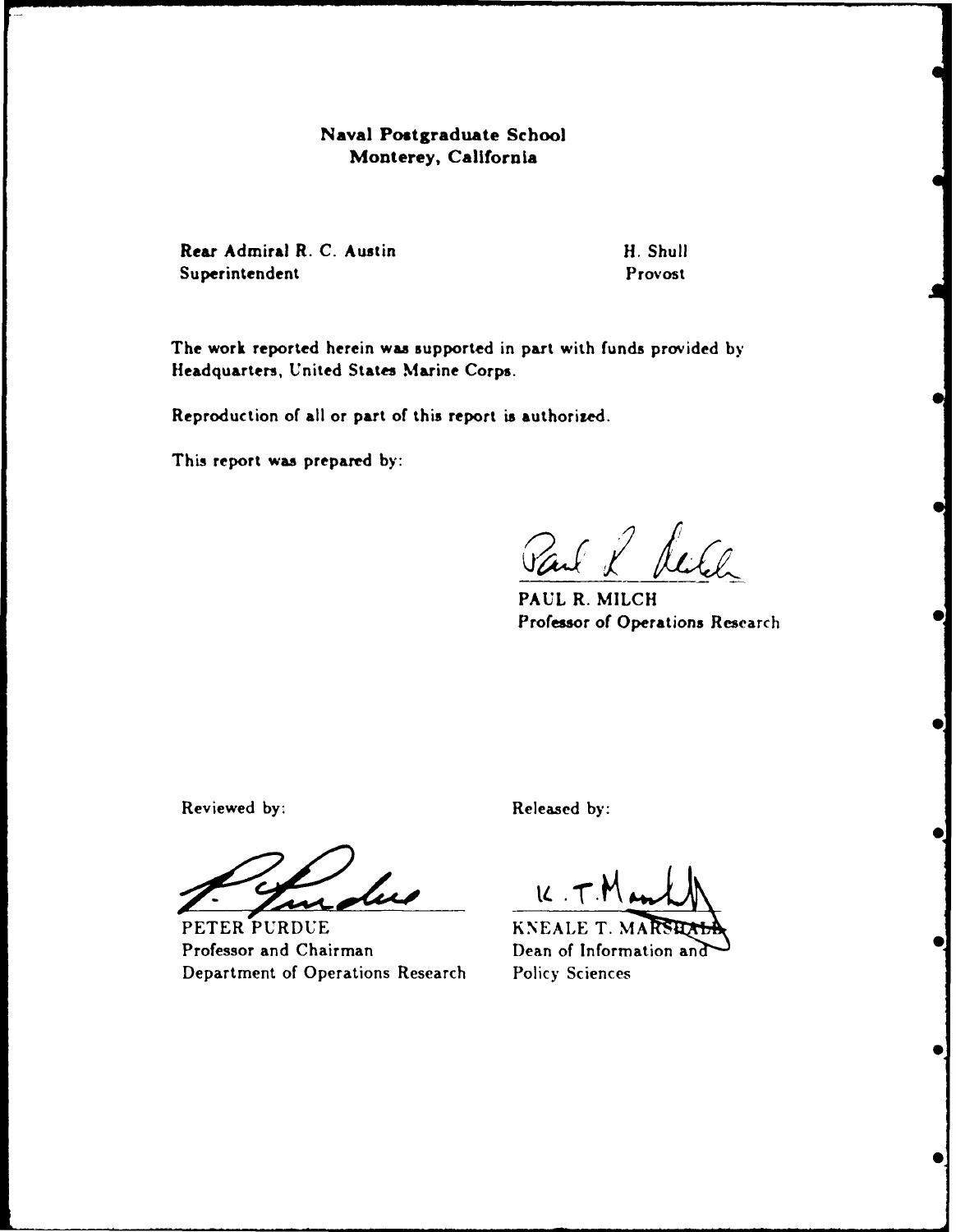|                                                                                                                                                                                                                                                                                                                                                                                                                                                                                                                                                                                                                                                                                                                                                                                                                                                                                                                                                                                                                                                                                                                        |                                                              | REPORT DOCUMENTATION PAGE                                                          |                                                       |                                                             |                                                  |                                                                  |  |  |  |
|------------------------------------------------------------------------------------------------------------------------------------------------------------------------------------------------------------------------------------------------------------------------------------------------------------------------------------------------------------------------------------------------------------------------------------------------------------------------------------------------------------------------------------------------------------------------------------------------------------------------------------------------------------------------------------------------------------------------------------------------------------------------------------------------------------------------------------------------------------------------------------------------------------------------------------------------------------------------------------------------------------------------------------------------------------------------------------------------------------------------|--------------------------------------------------------------|------------------------------------------------------------------------------------|-------------------------------------------------------|-------------------------------------------------------------|--------------------------------------------------|------------------------------------------------------------------|--|--|--|
| 1a REPORT SECURITY CLASSIFICATION.                                                                                                                                                                                                                                                                                                                                                                                                                                                                                                                                                                                                                                                                                                                                                                                                                                                                                                                                                                                                                                                                                     |                                                              |                                                                                    | <u>YSTRESTRICTIVE MARKINGS</u>                        |                                                             |                                                  |                                                                  |  |  |  |
| UNCLASSIFIED<br>2a SECURITY CLASS F.CAT.ON AUTHOR TE                                                                                                                                                                                                                                                                                                                                                                                                                                                                                                                                                                                                                                                                                                                                                                                                                                                                                                                                                                                                                                                                   |                                                              |                                                                                    | 3 DISTRIBUTION AVAILABLET OF REPORT                   |                                                             |                                                  |                                                                  |  |  |  |
|                                                                                                                                                                                                                                                                                                                                                                                                                                                                                                                                                                                                                                                                                                                                                                                                                                                                                                                                                                                                                                                                                                                        |                                                              |                                                                                    |                                                       |                                                             |                                                  | Approved for public release; distribution                        |  |  |  |
| 26 DECLASSIFICATION DOWNGRAD NO SCHEDULE                                                                                                                                                                                                                                                                                                                                                                                                                                                                                                                                                                                                                                                                                                                                                                                                                                                                                                                                                                                                                                                                               |                                                              |                                                                                    | is unlimited                                          |                                                             |                                                  |                                                                  |  |  |  |
| 4 PERFORMING ORGANIZATION REPORT NUMBER 5.                                                                                                                                                                                                                                                                                                                                                                                                                                                                                                                                                                                                                                                                                                                                                                                                                                                                                                                                                                                                                                                                             |                                                              |                                                                                    | 5 MONTORING OPGANIZATION REPORT INJINGERIST           |                                                             |                                                  |                                                                  |  |  |  |
| NPS55-88-009                                                                                                                                                                                                                                                                                                                                                                                                                                                                                                                                                                                                                                                                                                                                                                                                                                                                                                                                                                                                                                                                                                           |                                                              |                                                                                    |                                                       |                                                             |                                                  |                                                                  |  |  |  |
| 60 NAME OF PERFORMING ORGANIZATION                                                                                                                                                                                                                                                                                                                                                                                                                                                                                                                                                                                                                                                                                                                                                                                                                                                                                                                                                                                                                                                                                     |                                                              | 65.077C1.57780.                                                                    | 7a NAME OF MONTORNG ORCANZATION                       |                                                             |                                                  |                                                                  |  |  |  |
| Naval Postgraduate School                                                                                                                                                                                                                                                                                                                                                                                                                                                                                                                                                                                                                                                                                                                                                                                                                                                                                                                                                                                                                                                                                              |                                                              | (If applicable)<br>Code 55                                                         |                                                       | Headquarters, USMC                                          |                                                  |                                                                  |  |  |  |
| 6c ADDRESS (City, State, and ZIP Code)                                                                                                                                                                                                                                                                                                                                                                                                                                                                                                                                                                                                                                                                                                                                                                                                                                                                                                                                                                                                                                                                                 |                                                              |                                                                                    | 76. ADDRESS (City, State, and ZIP Code).              |                                                             |                                                  |                                                                  |  |  |  |
|                                                                                                                                                                                                                                                                                                                                                                                                                                                                                                                                                                                                                                                                                                                                                                                                                                                                                                                                                                                                                                                                                                                        |                                                              |                                                                                    |                                                       |                                                             |                                                  |                                                                  |  |  |  |
| Monterey, CA 93943-5000                                                                                                                                                                                                                                                                                                                                                                                                                                                                                                                                                                                                                                                                                                                                                                                                                                                                                                                                                                                                                                                                                                |                                                              |                                                                                    |                                                       | Washington, D.C. 20380                                      |                                                  |                                                                  |  |  |  |
| Be NAME OF FUNDING SPONSORING                                                                                                                                                                                                                                                                                                                                                                                                                                                                                                                                                                                                                                                                                                                                                                                                                                                                                                                                                                                                                                                                                          |                                                              | <b>B: 0FF CE SYMBOL</b>                                                            | 9 PROCUREMENT INSTRUMENT DENTRICATION NUMBER          |                                                             |                                                  |                                                                  |  |  |  |
| 03GAN ZATION                                                                                                                                                                                                                                                                                                                                                                                                                                                                                                                                                                                                                                                                                                                                                                                                                                                                                                                                                                                                                                                                                                           |                                                              | the applicable).<br>$MP1 - 45$                                                     | M5402687WRRD7FR                                       |                                                             |                                                  |                                                                  |  |  |  |
| United States Marine Corps<br>Bc. ADDRESS (City, State, and ZIP Code).                                                                                                                                                                                                                                                                                                                                                                                                                                                                                                                                                                                                                                                                                                                                                                                                                                                                                                                                                                                                                                                 |                                                              |                                                                                    | TO SOURCE OF FUNDING NUMBER                           |                                                             |                                                  |                                                                  |  |  |  |
|                                                                                                                                                                                                                                                                                                                                                                                                                                                                                                                                                                                                                                                                                                                                                                                                                                                                                                                                                                                                                                                                                                                        |                                                              |                                                                                    | PROCRAIN                                              | $\mathbf{F} \mathbf{F} \in \mathcal{A} \subset \mathcal{F}$ | * 25 S                                           | 古不平的 不成了                                                         |  |  |  |
|                                                                                                                                                                                                                                                                                                                                                                                                                                                                                                                                                                                                                                                                                                                                                                                                                                                                                                                                                                                                                                                                                                                        |                                                              |                                                                                    | もぼりもん へのこ                                             | NG                                                          | $\mathcal{F}_\mathbf{q}(\mathcal{E},\mathbf{q})$ | ちくそう いっちょう                                                       |  |  |  |
| Washington, D.C. 20380<br><b>11 TitlE (Include Security Classification)</b>                                                                                                                                                                                                                                                                                                                                                                                                                                                                                                                                                                                                                                                                                                                                                                                                                                                                                                                                                                                                                                            |                                                              |                                                                                    |                                                       |                                                             |                                                  |                                                                  |  |  |  |
| An Analytical Model for Forecasting Navy Officer Career Paths<br>Technical                                                                                                                                                                                                                                                                                                                                                                                                                                                                                                                                                                                                                                                                                                                                                                                                                                                                                                                                                                                                                                             | Milch, Paul R.<br>tas fango Sve≆fo<br>$4.2 \, \rm{GeV}^{-1}$ |                                                                                    | 14. DATE OF REPORT CYEAR Month Days<br>1988 September |                                                             |                                                  | $\mathbb{S}^1$ Taylor ( $\mathbb{S}^1$ ) of $\mathbb{S}^1$<br>23 |  |  |  |
| 12 PERSONAL AUTHORIS<br>13a TYPE OF REPORT<br>16 SUPPLEMENTARY NOTATION                                                                                                                                                                                                                                                                                                                                                                                                                                                                                                                                                                                                                                                                                                                                                                                                                                                                                                                                                                                                                                                |                                                              |                                                                                    |                                                       |                                                             |                                                  |                                                                  |  |  |  |
|                                                                                                                                                                                                                                                                                                                                                                                                                                                                                                                                                                                                                                                                                                                                                                                                                                                                                                                                                                                                                                                                                                                        |                                                              |                                                                                    |                                                       |                                                             |                                                  |                                                                  |  |  |  |
| COSAT CODES                                                                                                                                                                                                                                                                                                                                                                                                                                                                                                                                                                                                                                                                                                                                                                                                                                                                                                                                                                                                                                                                                                            |                                                              | 18.5 F.F.C. TERMS. Continue on reverse if necessary and identify by bicke number). |                                                       |                                                             |                                                  |                                                                  |  |  |  |
| <b>ELD</b><br>GROUP - 1 -                                                                                                                                                                                                                                                                                                                                                                                                                                                                                                                                                                                                                                                                                                                                                                                                                                                                                                                                                                                                                                                                                              | is given el                                                  |                                                                                    | Career Paths; Semi-Markov Processes                   |                                                             |                                                  |                                                                  |  |  |  |
|                                                                                                                                                                                                                                                                                                                                                                                                                                                                                                                                                                                                                                                                                                                                                                                                                                                                                                                                                                                                                                                                                                                        |                                                              |                                                                                    |                                                       |                                                             |                                                  |                                                                  |  |  |  |
|                                                                                                                                                                                                                                                                                                                                                                                                                                                                                                                                                                                                                                                                                                                                                                                                                                                                                                                                                                                                                                                                                                                        |                                                              |                                                                                    |                                                       |                                                             |                                                  |                                                                  |  |  |  |
|                                                                                                                                                                                                                                                                                                                                                                                                                                                                                                                                                                                                                                                                                                                                                                                                                                                                                                                                                                                                                                                                                                                        |                                                              |                                                                                    |                                                       |                                                             |                                                  |                                                                  |  |  |  |
|                                                                                                                                                                                                                                                                                                                                                                                                                                                                                                                                                                                                                                                                                                                                                                                                                                                                                                                                                                                                                                                                                                                        |                                                              |                                                                                    |                                                       |                                                             |                                                  |                                                                  |  |  |  |
|                                                                                                                                                                                                                                                                                                                                                                                                                                                                                                                                                                                                                                                                                                                                                                                                                                                                                                                                                                                                                                                                                                                        |                                                              |                                                                                    |                                                       |                                                             |                                                  |                                                                  |  |  |  |
|                                                                                                                                                                                                                                                                                                                                                                                                                                                                                                                                                                                                                                                                                                                                                                                                                                                                                                                                                                                                                                                                                                                        |                                                              |                                                                                    |                                                       |                                                             |                                                  |                                                                  |  |  |  |
|                                                                                                                                                                                                                                                                                                                                                                                                                                                                                                                                                                                                                                                                                                                                                                                                                                                                                                                                                                                                                                                                                                                        |                                                              |                                                                                    |                                                       |                                                             |                                                  |                                                                  |  |  |  |
|                                                                                                                                                                                                                                                                                                                                                                                                                                                                                                                                                                                                                                                                                                                                                                                                                                                                                                                                                                                                                                                                                                                        |                                                              |                                                                                    |                                                       |                                                             |                                                  |                                                                  |  |  |  |
|                                                                                                                                                                                                                                                                                                                                                                                                                                                                                                                                                                                                                                                                                                                                                                                                                                                                                                                                                                                                                                                                                                                        |                                                              |                                                                                    |                                                       |                                                             |                                                  |                                                                  |  |  |  |
|                                                                                                                                                                                                                                                                                                                                                                                                                                                                                                                                                                                                                                                                                                                                                                                                                                                                                                                                                                                                                                                                                                                        |                                                              |                                                                                    |                                                       |                                                             |                                                  |                                                                  |  |  |  |
|                                                                                                                                                                                                                                                                                                                                                                                                                                                                                                                                                                                                                                                                                                                                                                                                                                                                                                                                                                                                                                                                                                                        |                                                              |                                                                                    |                                                       |                                                             |                                                  |                                                                  |  |  |  |
|                                                                                                                                                                                                                                                                                                                                                                                                                                                                                                                                                                                                                                                                                                                                                                                                                                                                                                                                                                                                                                                                                                                        |                                                              |                                                                                    |                                                       |                                                             |                                                  |                                                                  |  |  |  |
| 19. ABSTRACT (Continue on reverse if necessary and identify by block number)<br>P.A mathematical model, using semi-Markov Processes, is suggested for the career paths of<br>military officers. The model consists of a rectangular array of nodes with rows represent-<br>ing activity types and columns representing successive tours. Thus each billet of an office<br>is described by an activity type and a tour number. The duration of such a billet, called a<br>tourlength, is considered fixed, given the activity type and the tour number. Transitions<br>from activities in one tour to activities in the next tour are governed by distinct transit-<br>ion probability matrices. A formula is developed for the expected number of personnel<br>occupying any activity in any tour some time in the future, given the current numbers of<br>occupants (incumbents) in all billet types and the planned numbers of accessions in the<br>future. Finally, an example is presented that is applicable to the Surface Warfare Officer<br>Community of the Navy.<br>20 DISTRIBUTION AVAILAB LITY OF ABSTRACT |                                                              |                                                                                    |                                                       |                                                             |                                                  |                                                                  |  |  |  |
| <b>AD UNCLASS FIED UNLIN TED.</b> CO SAMPLING RET.<br>22a NAME OF RESPONSIBLE TO JUST A                                                                                                                                                                                                                                                                                                                                                                                                                                                                                                                                                                                                                                                                                                                                                                                                                                                                                                                                                                                                                                |                                                              | $\Box$ of $\triangleq$ sees                                                        | UNCLASSIFIED<br>IN TELEPHONE Include Arca Code        |                                                             | Tali                                             |                                                                  |  |  |  |

þ

p

þ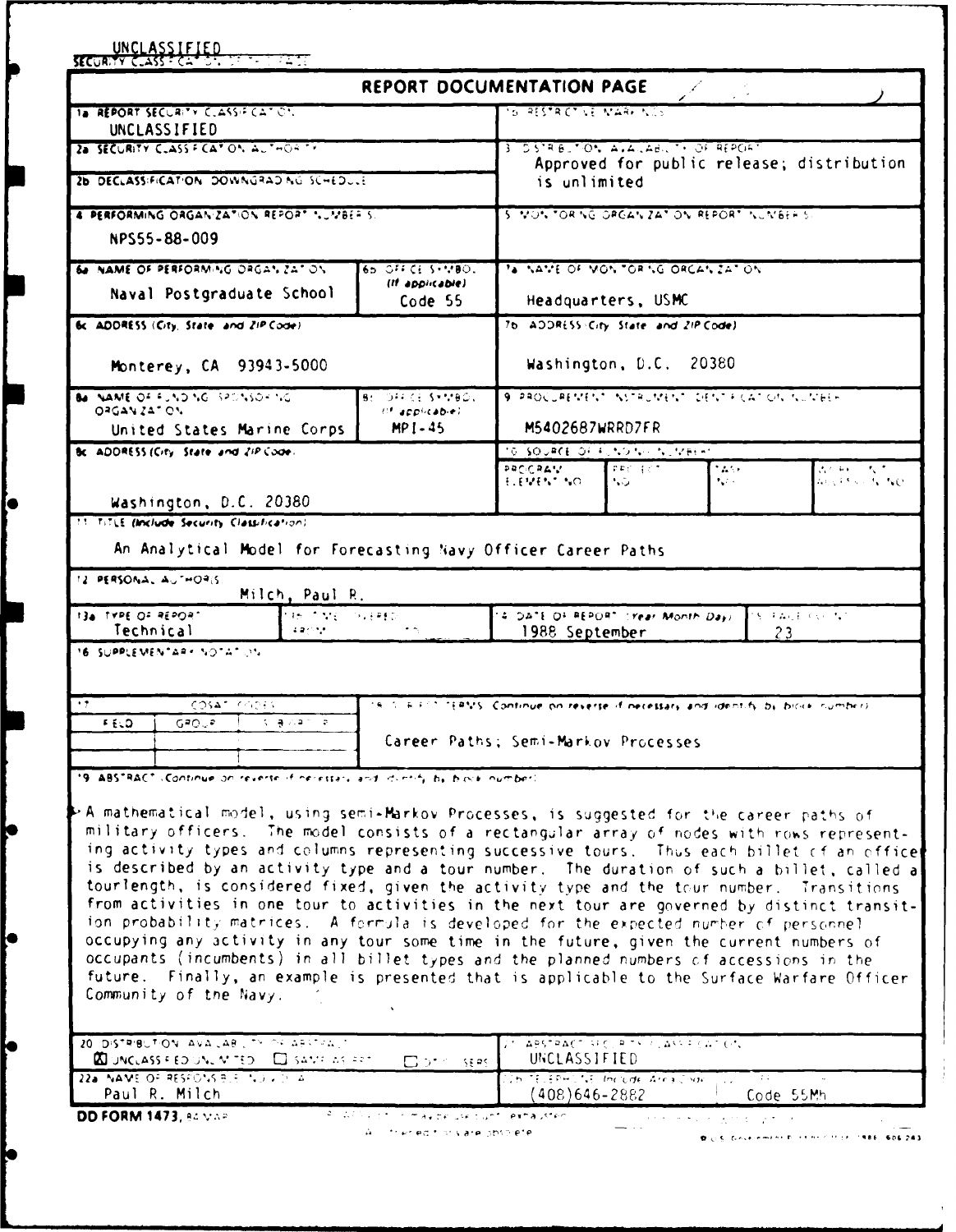## **AN** ANALYTICAL MODEL FOR FORECASTING **NAVY** OFFICER CAREER **PATHS**

#### Paul R. Milch

Department of Operations Research Naval Postgraduate School Monterey, **CA** 93943

#### **Abstract**

**A mathematical model, using Semi-Markov Processes, is suggested for the Career** paths. **of military officers. The model consist. of a rectaugular array of nodes with** rows representing activity types and columns representing successive tours. Thus each billet of **an** officer **is desicribed by an** activity **type and a** tour number. The duration of such **a** billet, called **a** tourlength. is considered fixed, given **the** activity type and the tour number Transitions from activities **in** one tour to activities in, the next tour are governed **by** distinct transition probability matrices. **A** formula is developed **for** the expected number of persnnel occupying any activity in any tour some time in the future, given the current numbers of occupants (incumbents) in all billet types and the planned numbers of accessions in the future. Finally, an example is presented that is applicable to the Surface Warfare Officer Community of the Navy. Keywords: Career Paths, Semi-Markov Processes

#### 1. **INTRODUCTION**

Because officers of the Armed Forces experience more rigid career patterns during their profe-sional lives than the typical career of civilians in most professional occupations, it **is** to **be** expected that careers of military officers should more readily be 'modelahle- in the 0 R. sense. It appears that this is especially true of **Naval** officers who are usually expected to follow a quite stiff sequence of sea-shore rotation during their career.

In this paper an attempt is made to model analytically the career patterns of a particular class of Naval officers, namely those who belong to the Surface Warfare Officer **(SWO)** community. although, except for the example that will be discussed, the entire discussion is at a sufficiently general level to make the model, or at least its **basic** ideas, applicable to

 $A - I$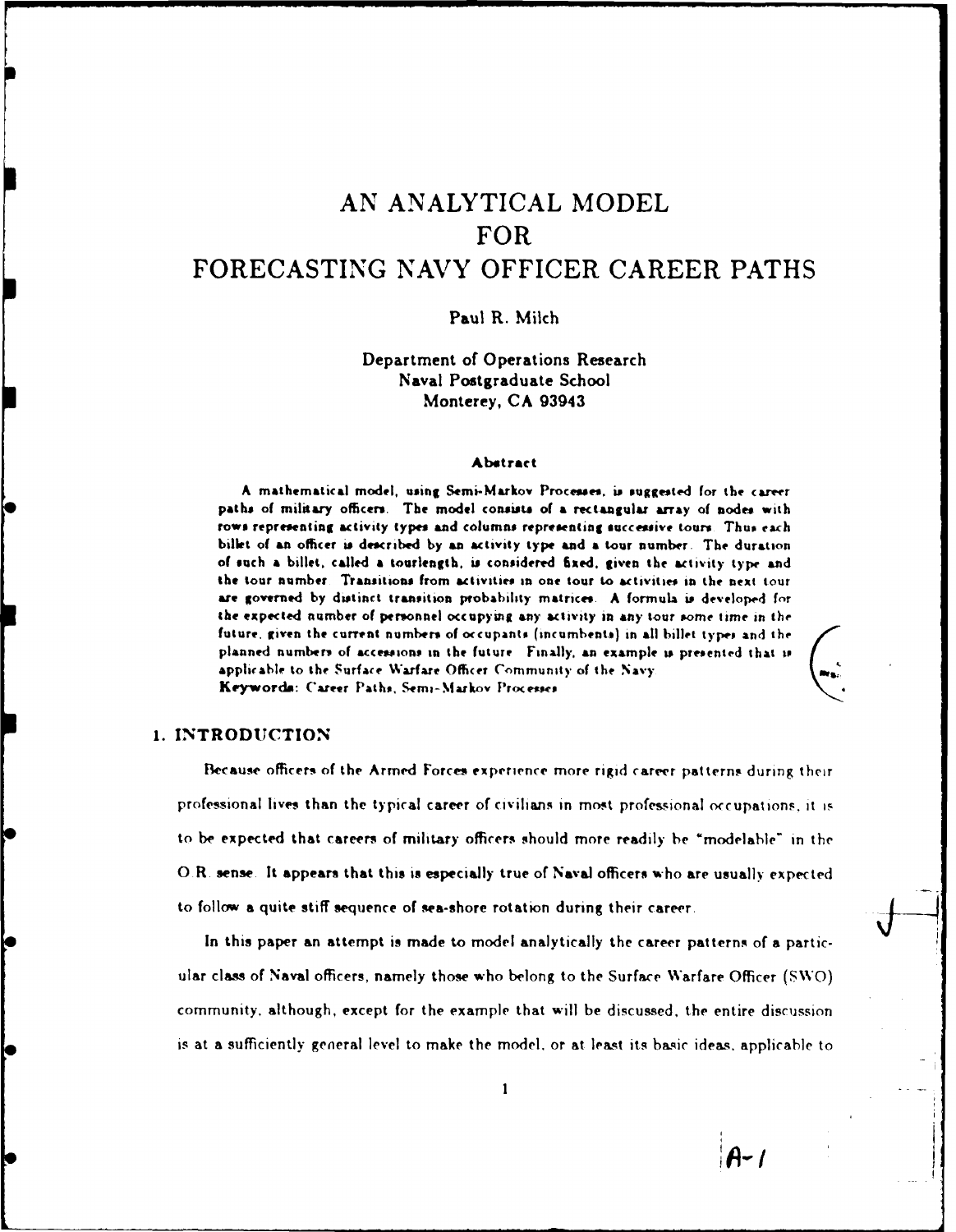other officer communities of the Navy (e.g. Aviation or Submarine Warfare) and perhaps to a lesser extent of the Marine Corps, Army and Air Force as well.

#### **3. BACKGROUND**

Over the past several years **a** number of **NPS** theses have been concerned with analyzing the career paths of various parts of the Navy Officer community. Thus, Ferree **14j** examined the sea tour sequence during the career of SWO's and built a computer model to compute **sea** tour opportunities in their community. Later, Howe **151,** Ballew **12'** and Poland **I8** analyzed the career paths of officers in the SWO, Aviation and Nurse Corps communities, respectively, each author constructing network representations to model the alternative tour sequences during the career of an officer in each of the mentioned communities

This theme was later picked up **by** Amirault **'1'** who developed **a** computer model using the network representations of SWO career paths suggested by Howe. The computer model written in Turbo Pascal for either an **IBM PC** or a Zenith **100** personal computer enables **a** user to carry out computations that simulate what happens to a corps of SWO's *as* they advance during their career through **a** succession of various types of sea and shore tours until they reach the rank of Captain or attrite from their community This computer model was subsequently used **by Mygas '7'** to analyze alternative career paths in the **SWO** community and evaluate their advantages and disadvantages

More recently, Steward **'10'** also used Amirault's model (slightly modified) to analyze the impact of the creation of the joint service officer on the career path of **SWO's**

**It** was probably through the use of Amirault's model for various purposes that it became clear that many or most features of such **a** model may best be described analytically which in turn may facilitate the building of **a** more efficient and more useful model for personnel managers who want to experiment with various proposed changes in the career paths of (Naval) officers. It **is** with that hope and eventual purpose in mind that the analytical model described in this report is proposed.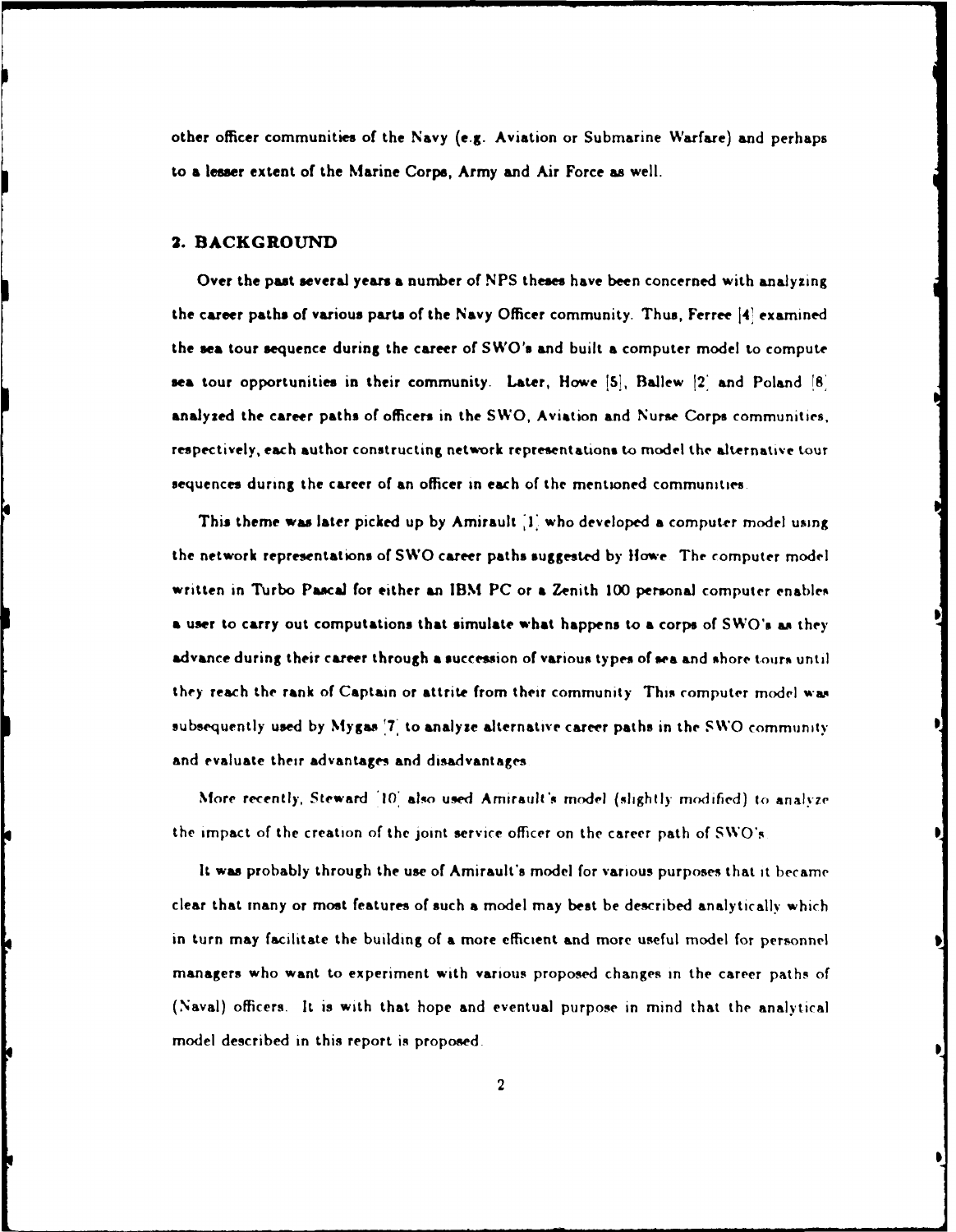#### **3. DEFINITIONS** AND **NOTATIONS**

**Tours:** Officers of the Armed Forces generally experience a succession of tours of various duration. **For** example, **a** SWO will begin his career (after being designated a SWO) with his Division Officer Tour (a sea tour) lasting about 2<sup>1</sup> years followed usually by a shore tour (which may be a tour at **NPS)** of about 2 year duration, and **so** forth. The model constructed **by** Amirault used twelve such tours, the last of which may be either a sea or a shore tour of about 2 year duration. At that point, a SWO **is** of the rank of Captain and usually has **a** major command Mathematically, it will be assumed that the tour lengths are random variables, denoted by  $T_1, T_2, \ldots, T_R$ , where  $R$  is the total number of tours to be considered in the model

Activities: Officers usually perform a great variety of tasks during their career as they advance from one tour to the next. This **is** probably more true in the Navy than in the other services, because of the Navy's "generahsts' point of view Nowhere **is** this more apparent than in the SWO community, members of which are especially expected to be "jacks of **all** trades" However, it is usually true that once asigned a certain **job.** a SWO has fairly well circumscribed tasks to perform for the duration of that tour Thus, it is possible to delineate certain activities which are distinct from each other, even though they are an aggregation of several types of tasks in themselves. As an example, the simplest way to split the different types of tours a SWO undergoes, would be to classify **all** tours as either sea or shore tours. For purposes of most analyses, of course, this classification is much too oversimplified, because it does not distinguish between the activities of an officer attending a SWO Department Head course and those of another stationed, e.g. in a Pentagon or an overseas shore billet. Howe **J51** selected seven activity types that he found sufficiently rich in detail for his analysis. This number was used by Amirault **'1'** in his model and was later found to be more or less adequate **by** Mygas **'7'** and Steward **jI0'** for their respective analyses, although the latter was forced to redefine the seven activities for the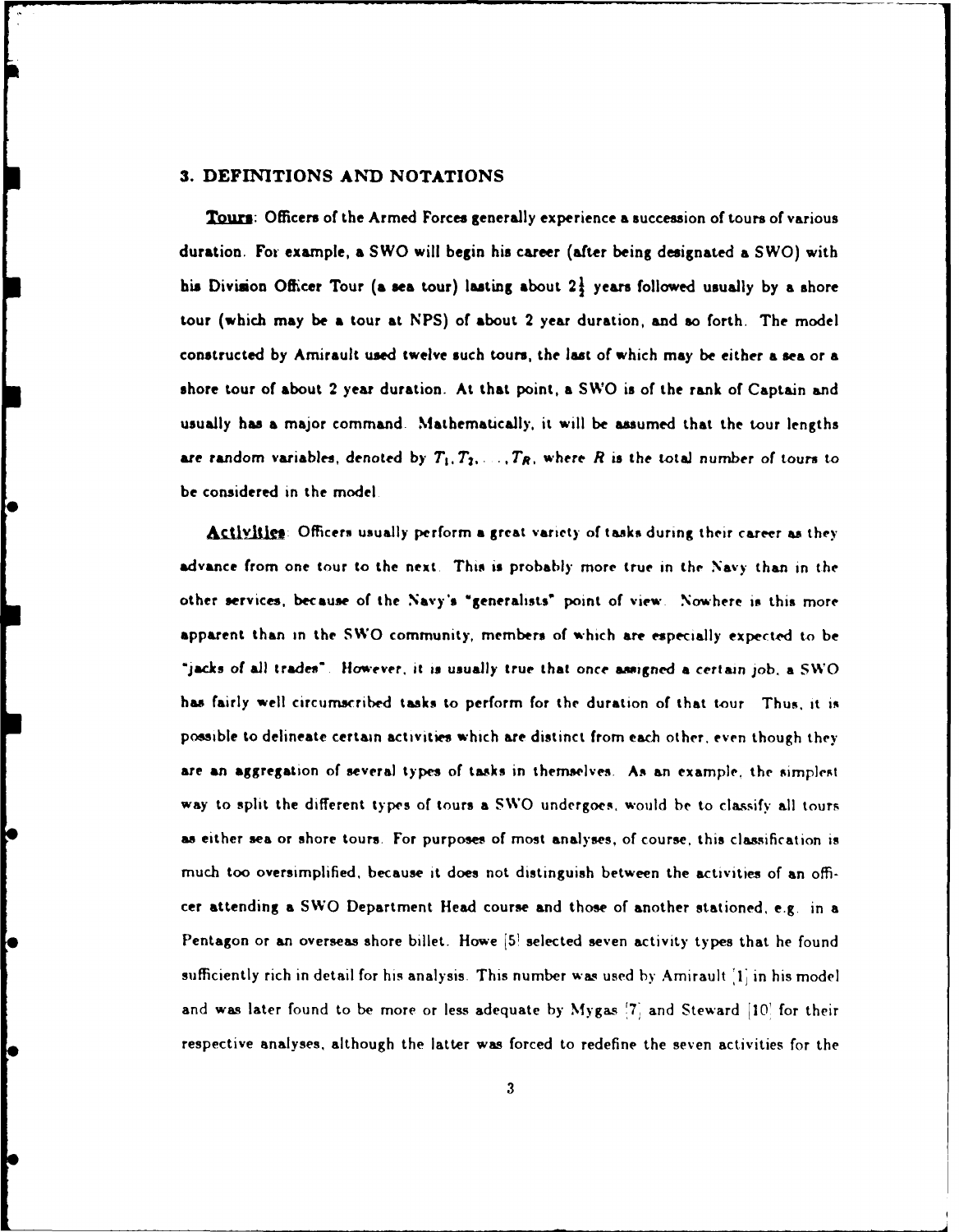purpose of his investigation. Also, beginning with Howe each of the above authors found it useful to have an eighth "activity", namely "Separation" from the system **also** considered. This includes not only separation from the Navy, but any transfer of an officer out of the SWO community, as well as advancement beyond the twelfth tour, e.g. promotion to flag rank. Mathematically, it will be assumed here that there are **A** different mutually exclusive activities indexed **by** the letters **I** or **j.** The last of these activities may be "Separation from the System". For examples, see the authors mentioned above.

**Billets:** It is assumed that an officer is assigned a distinct billet (a job or position) during each of his/her tours of duty. This billet is always assumed to be within one of the activities. Thus, it will be said that an officer occupies a  $B_{jn}$  billet if during his/her  $n^{th}$ tour he/she is in an activity of type j. This way, an officer's career path may be described by the sequence of billets  $B_{i,1}, B_{i,2}, \ldots, B_{i_R R}$ , where  $i_1, i_2, \ldots, i_R$  are the activity types in which the officer is engaged during his/her  $1^{st}$ ,  $2^{nd}$ , ...,  $R^{th}$  tour. It is the transition of advancements through this sequence of billets that **is** the main focus of this report.

Define, for  $n = 1, \ldots, R$ 

Ю

 $X_n$  = the activity type occupied by an officer during his/her  $n^{th}$  tour.

Thus,  $''\lambda_n = j''$  means that the officer is occupying a  $B_{jn}$  billet during his/her  $n^{th}$  tour.

It will be assumed that the activity occupied **by** an officer during his/her n"h tour depends on the activity he/she occupied on the immediately previous tour, but given that. it does not depend on activities occupied prior to the previous tour That is precisely the assumption needed to conclude that  $\{X_n, n = 1, 2, ..., R\}$  is a Markov Chain. While this assumption is not strictly valid, it is probably a quite adequate approximation of reality. The usual simplifying assumption of stationary transition probabilities, however, will be avoided.

**Time:** It would be the simplest thing to analyze the Markov Chain  $\{X_n, n = 1, \ldots, R\}$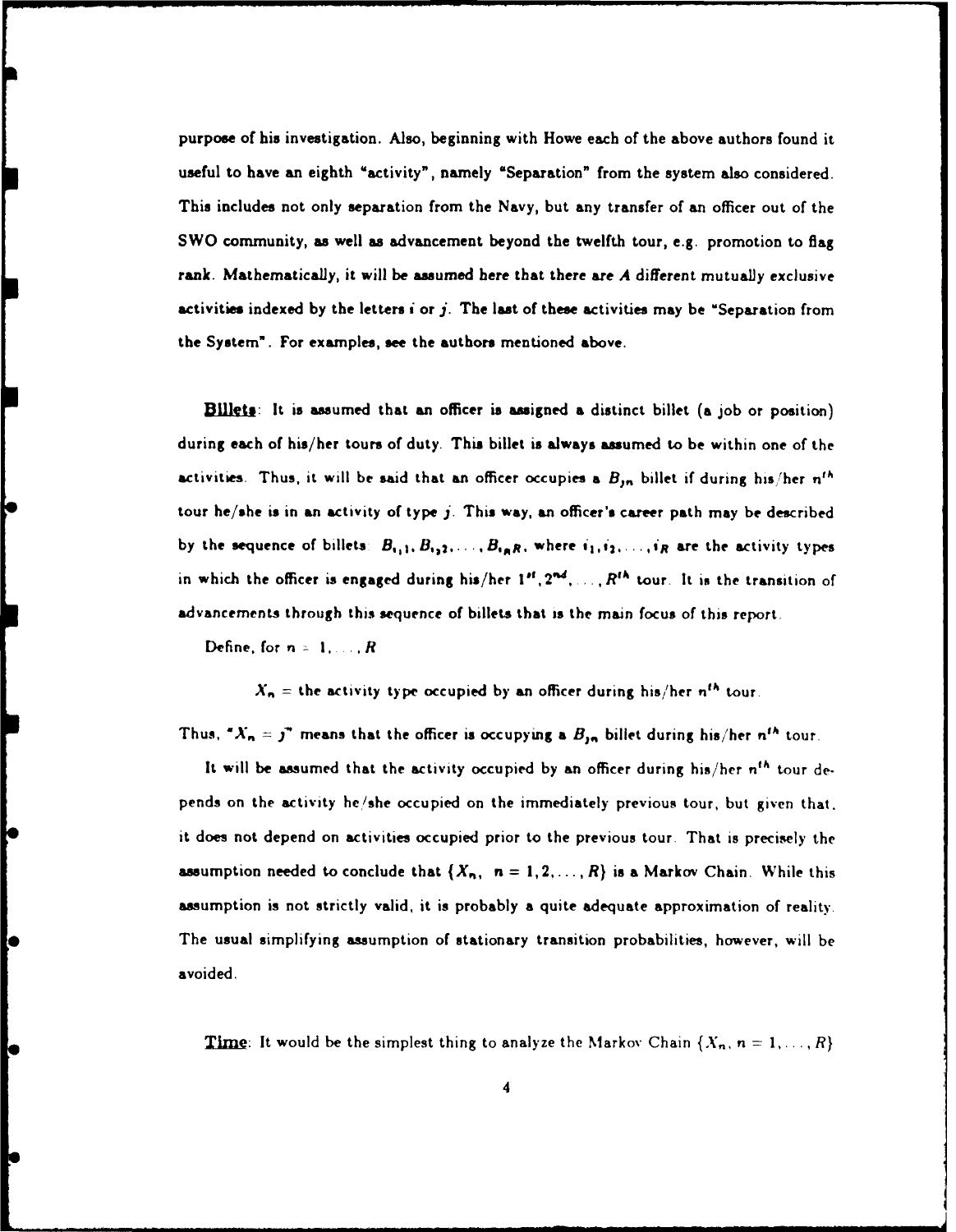**by** itself which, of course, amounts to discretizing time into tour lengths. This, however, is operationally impractical as tour lengths are neither fixed nor equal in size. Instead, personnel managers are interested in analyzing their system either at any point in time (i.e. continuously) or at least at fixed and rather frequent intervals, such as monthly or quarterly. Therefore, for purposes of this report, time, designated **by t,** will first be assumed to be continuous and later, for computational reasons, to be measured in months or quarters.

Define, for  $t \geq 0$ ,

ŀ

ŀ

 $X(t)$  = the activity type occupied by an officer at time t.

Thus,  $''X(t) = j''$  means the officer is occupying a type j activity at time *t*, *i.e.* is in a  $B_{jn}$ billet for some  $n = 1, 2, \ldots, R$ .

One of the first orders of business will be to establish the relationships between the Markov Chain  $\{X_n, n = 1, 2, ...\}$  defined earlier and the Stochastic Process  $\{X(t), t \geq 0\}$ *as* defined above

#### 4. **DEVELOPMENT** OF THE **ANALYTICAL** MODEL

In order to develop the probabilistic relationship among the variables introduced in the previous section it will be useful to define the Stochastic Process  $\{N(t), t \ge 0\}$ . This will **be** done very much in line with standard Renewal Theory practice even though the present model does not lead to a Renewal Process.

This is so, due to the fact that the sequence of tour lengths,  $T_1, \ldots, T_R$  cannot be assumed to form a sequence of independent, identically distributed random variables **if** the actual reality of tour lengths is taken into account. A more reasonable assumption to be made is that the length of a tour depends on both the tour number *(n)* and on the activity (j) in which it occurs. Further, once the tour number **(n)** and the activity (j) are both specified the tour length is essentially fixed, with very little chance of variation. Thus, e.g. an officer assigned to a Professional Education type of activity on his/her **2nd** tour will serve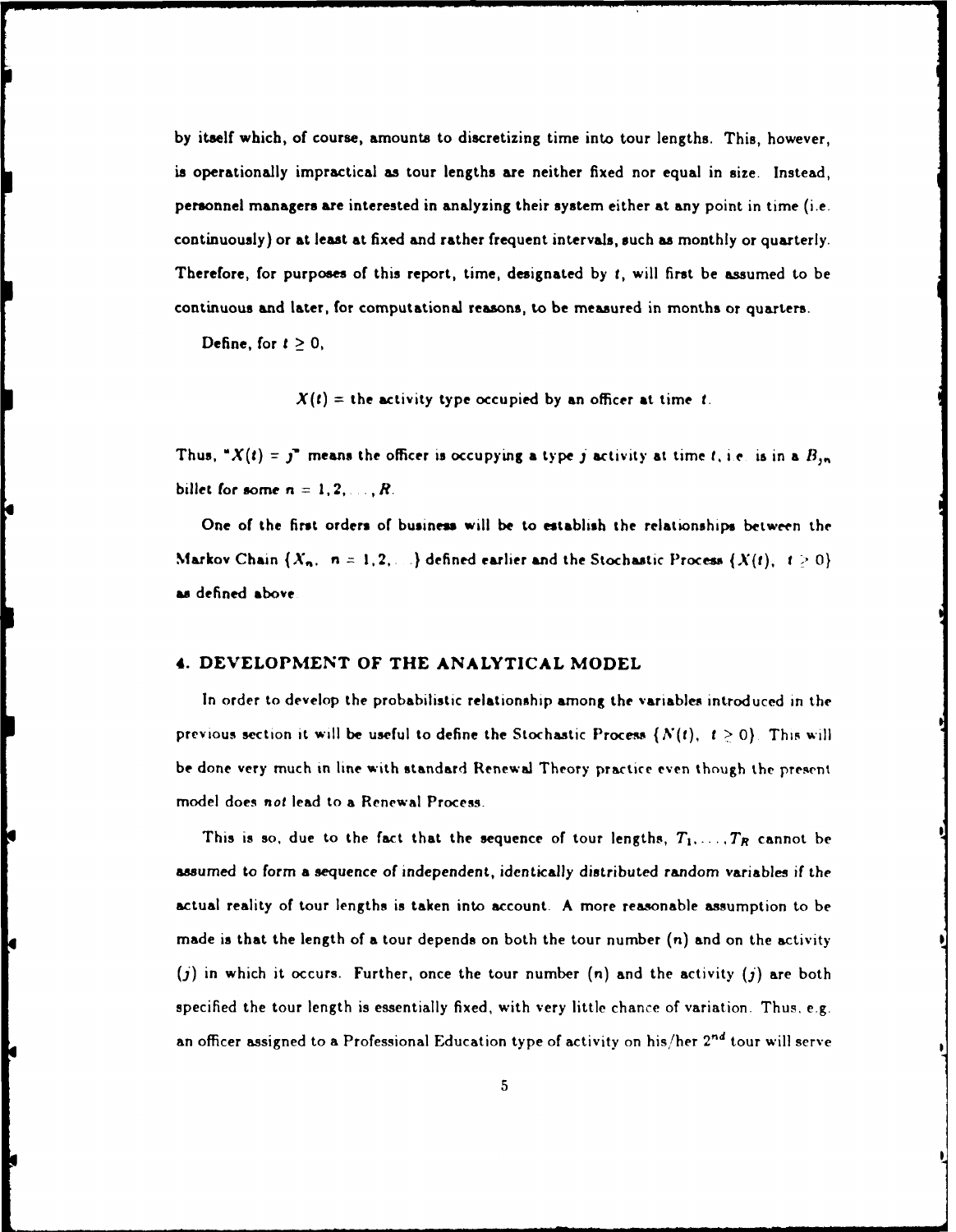there 2 years, whereas if he/she is assigned instead to another tour in the Fleet, his/her tour length will be  $1\frac{1}{2}$  years.

Therefore, the mathematical assumption to be made is that, for  $n = 1, ..., R$  and  $j=1,\ldots,A$ 

$$
T_n = l_n(j) \text{ if } X_n = j \tag{1}
$$

where  $l_n(j)$  is a fixed duration of time depending on j and *n* only.

The Markov Chain  $\{X_n, n = 1, 2, ..., R\}$  is assumed to be governed by non-stationary transition probabilities

$$
P_{ij}(n) = P(X_{n+1} = j \mid X_n = i)
$$

for  $i, j = 1, ..., A$  and  $n = 1, ..., R-1$ .

Unfortunately, an assumption **of** stationarity would not be realistic as the probability of transiting from activity *i* to activity **j** will depend heavily on the tour number (n) at which the officer does the transiting

It should be quite clear now that the random variables  $T_1, \ldots, T_R$  are dependent, since e.g.  $T_{n+1}$  depends on  $X_{n+1}$  which in turn depends on  $X_n$ , and so  $T_{n+1}$  and  $T_n$  are also dependent. This, of course, invalidates the results **of** Renewal Theory, but nonetheless some of the concepts and ideas can be salvaged.

Thus, the following variables and processes are introduced. Let

$$
S_0 = 0
$$
 and  $S_n = T_1 + ... + T_n$  for  $n = 1, ..., R$ .

Also, define for  $t \geq 0$ ,

ķ

 $N(t)$  = the number of tours completed by an officer during the period  $[0,t)$ .

Note that  $N(t) = n^n$  means that the officer has completed exactly *n* tours by time *t* and must consequently be in his/her  $(n + 1)^{st}$  tour. To make this precise even when the  $n<sup>th</sup>$  tour is completed at *exactly* time t (as will occasionally be the case with discrete tour lengths) the convention will be adopted that at the moment of completion of a tour the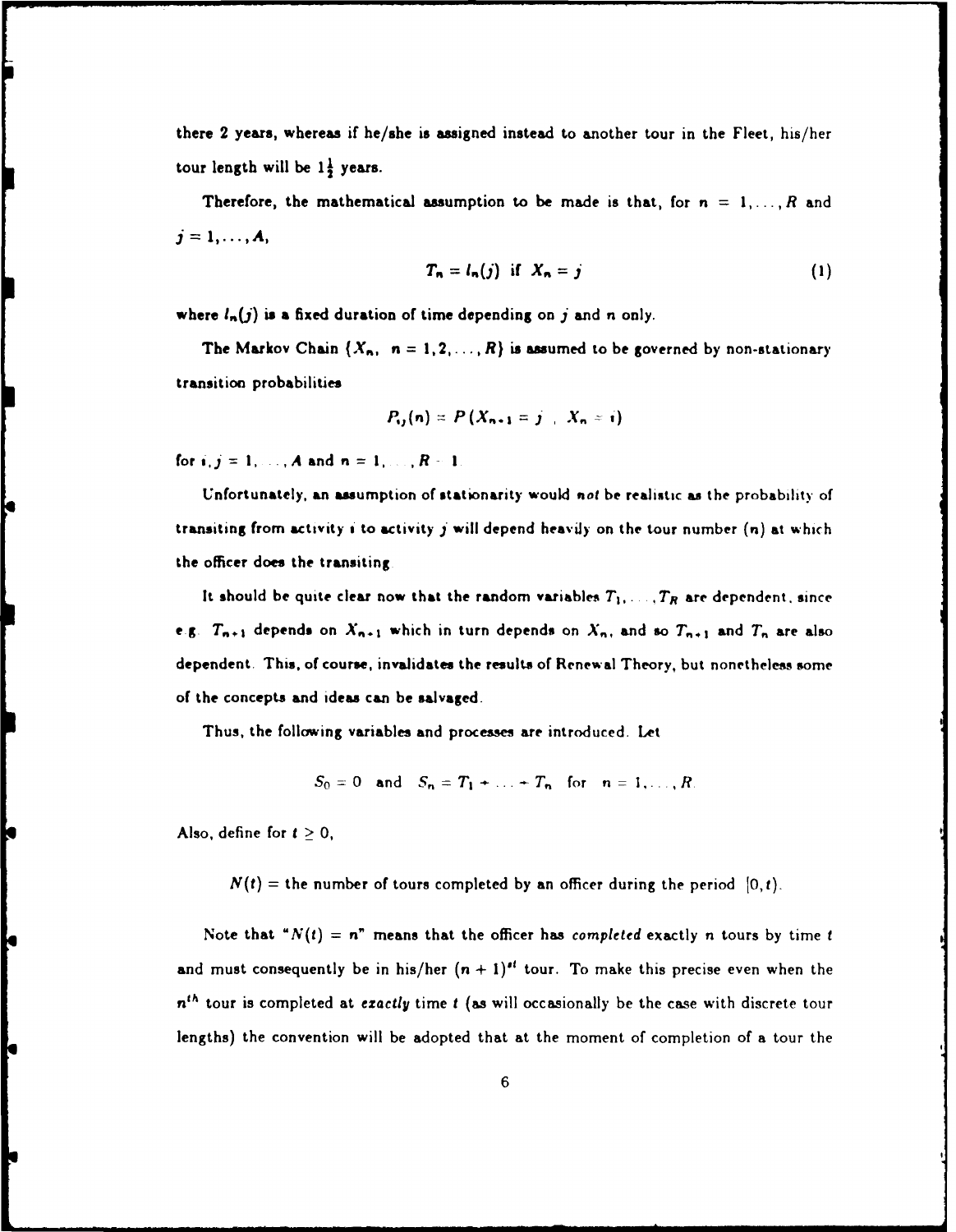officer "is considered to be in his/her next tour already". **Of** course, in practice there **is** always a lag time (of days or weeks) necessary for an officer to make a so-called "permanent change of station" move. This, however, is both short compared to tour lengths, as well as unimportant in the complete career structure of an officer.

From a mathematical point of view a tour completion could be regarded **as** a "renewal" in which case  $\{N(t), t \geq 0\}$  would be regarded as a renewal counting process (see e.g. Ross  $[9]$ . Unfortunately, due to the dependence among the random variables,  $T_1, \ldots, T_R$ , the terminology "renewa" is inappropriate.

Even though  $\{N(t), t \geq 0\}$  is not a renewal counting process, some of the basic relations of Renewal Theory **are** still valid. In particular,

$$
N(t) = n \quad \text{iff} \quad S_n \leq t < S_{n+1} \tag{2}
$$

**is still valid for**  $n = 0, 1, ..., R - 1$ 

The reason for the relationship is the same as in standard Renewal Theory **(see** e.g Moder6', Ross **9'** or Feller **31).** Namely, if the officer has completed his/her *n"* tour **by** time *t*, but not his/her  $(n + 1)$ <sup>st</sup> tour then *t* must exceed or equal the total time the officer has spent in his/her first n tours, but not the total time spent in his/her first  $n + 1$  tours. Likewise, the converse statement is also valid as usual.

It is not the purpose of this report to explore the extent to which the results of Renewal Theory may be salvaged in this model. For one thing, the most elegant results of Renewal Theory are asymptotic, i.e. apply for large *t* and n. Here, such results would be of little practical value, since the largest value of n is *R* which may be around 12 or **15,** at most. More importantly, however, even if *R* had a large enough value to make asymptotic results relevant, from a practical point of view it is of more interest to know what happens for small values of **n** and t, where the population of officers is much larger than for big values of n and t where there *are* relatively fewer officers. For that reason, the rest of the development favors an approach that leads to computationally useful results.

From a practical point of view it is important to know the number of officers serving in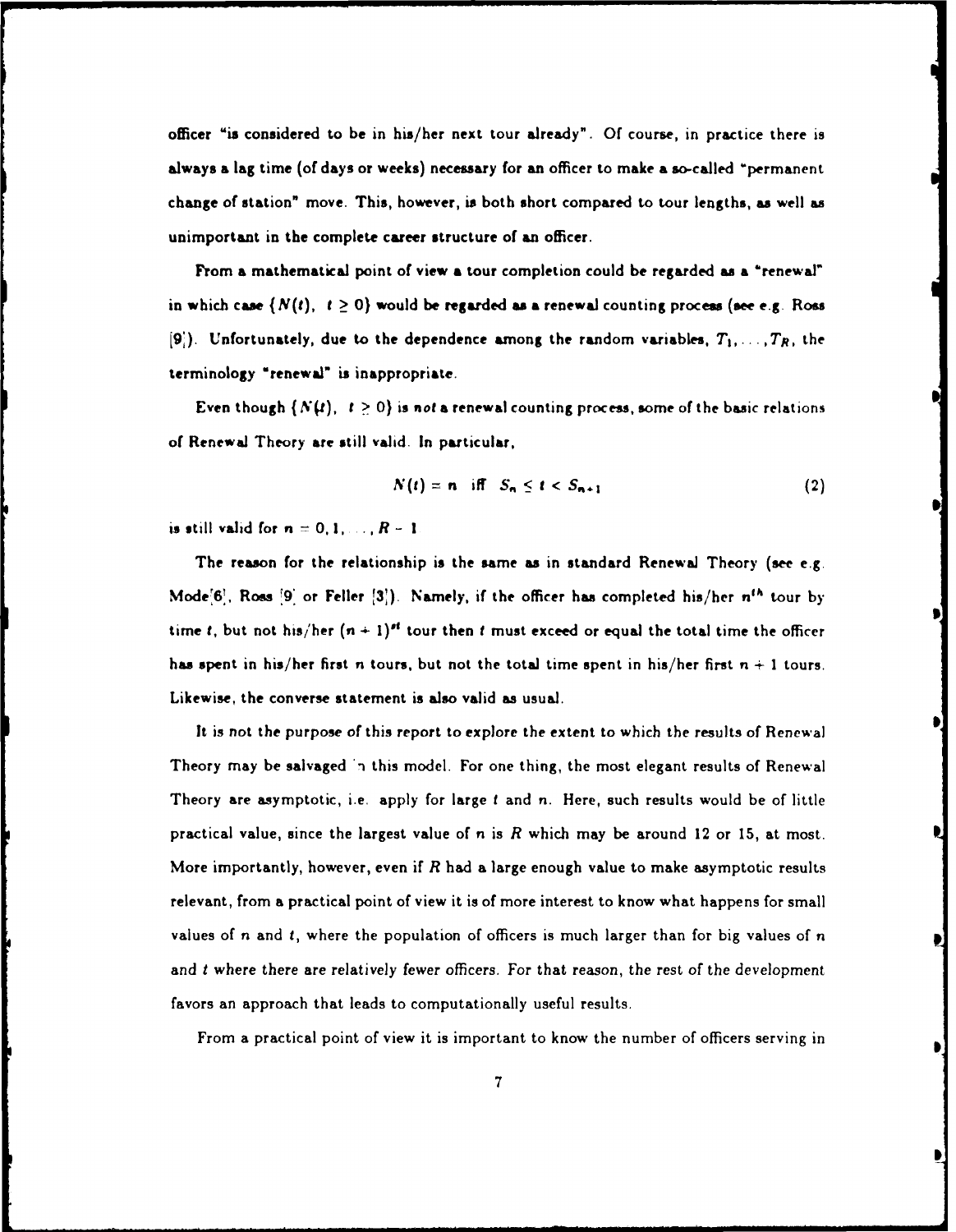billets *B,,* at any particular time **t,** for **all** possible values of **j** and *n.* With that goal **in** mind, the probability that an officer serves in a billet  $B_{jn+1}$  at time *t* is sought first. This probability may **be** expressed as

$$
H_{j(n+1)}(t) = P(X(t) = j, N(t) = n) = P(S_n \leq t < S_{n+1}, X_{n+1} = j) \tag{3}
$$

for  $t \ge 0$ ,  $n = 0, 1, \ldots, R-1$  and  $j = 1, \ldots, A$ . This equality follows from the relationship (2) above, and the fact that an officer may serve in a  $B_{jn+1}$  billet at time *t* iff his/her  $(n + 1)^{st}$  tour is in activity j and  $S_n \le t < S_{n+1}$ . Another way to express this fact is to state that for  $t \ge 0$  and  $n = 0, 1, ..., R - 1$ ,

$$
X(t) = X_{n+1} \quad \text{if} \quad S_n \leq t < S_{n+1} \tag{4}
$$

This point of view shows that  $\{X(t), t \ge 0\}$  is a Semi-Markov Process (see e.g. Mode<sup>'6'</sup>) or Ross<sup>[9]</sup>) with non-stationary transition probabilities and sojourn times (tour lengths) dependent on the state (activity) which the process enters at time n as well as on **n.**

The probability on the right hand side of equation **(3)** may be evaluated without too much difficulty. To start with the easiest case, let  $n = 0$ . Then, for  $t \ge 0$ ,<br> $P(S_0 \le t < S_1, X_1 = j) = P(T_1 > t, X_1 = j)$ 

$$
= P(l_1(j) > t, X_1 = j) = P(l_1(j) > t)\pi_j
$$

because  $\pi_j = P(X_1 = j)$  must be given for all  $j = 1, ..., A$  and  $T_1 = l_1(j)$  when  $X_1 = j$ with probability one. Therefore, the  $n = 0$  case results in

$$
H_{j1}(t) = P(X(t) = j, N(t) = 0) = P(S_0 \leq t < S_1, X_1 = j)
$$

$$
= \pi_j I(t; 0, l_1(j))
$$

where the indicator function of the interval  $[a, b)$  is defined as

$$
I(t; a, b) = \begin{cases} 1 & \text{if } a \leq t < b \\ 0 & \text{otherwise} \end{cases}.
$$

The next case,  $n = 1$ , is solved similarly:

$$
H_{j2}(t) = P(X(t) = j, N(t) = 1) = P(S_1 \le t < S_2, X_2 = j)
$$
\n
$$
= \sum_{i=1}^{A} P(S_1 \le t < S_2, X_2 = j \mid X_1 = i) \pi_i
$$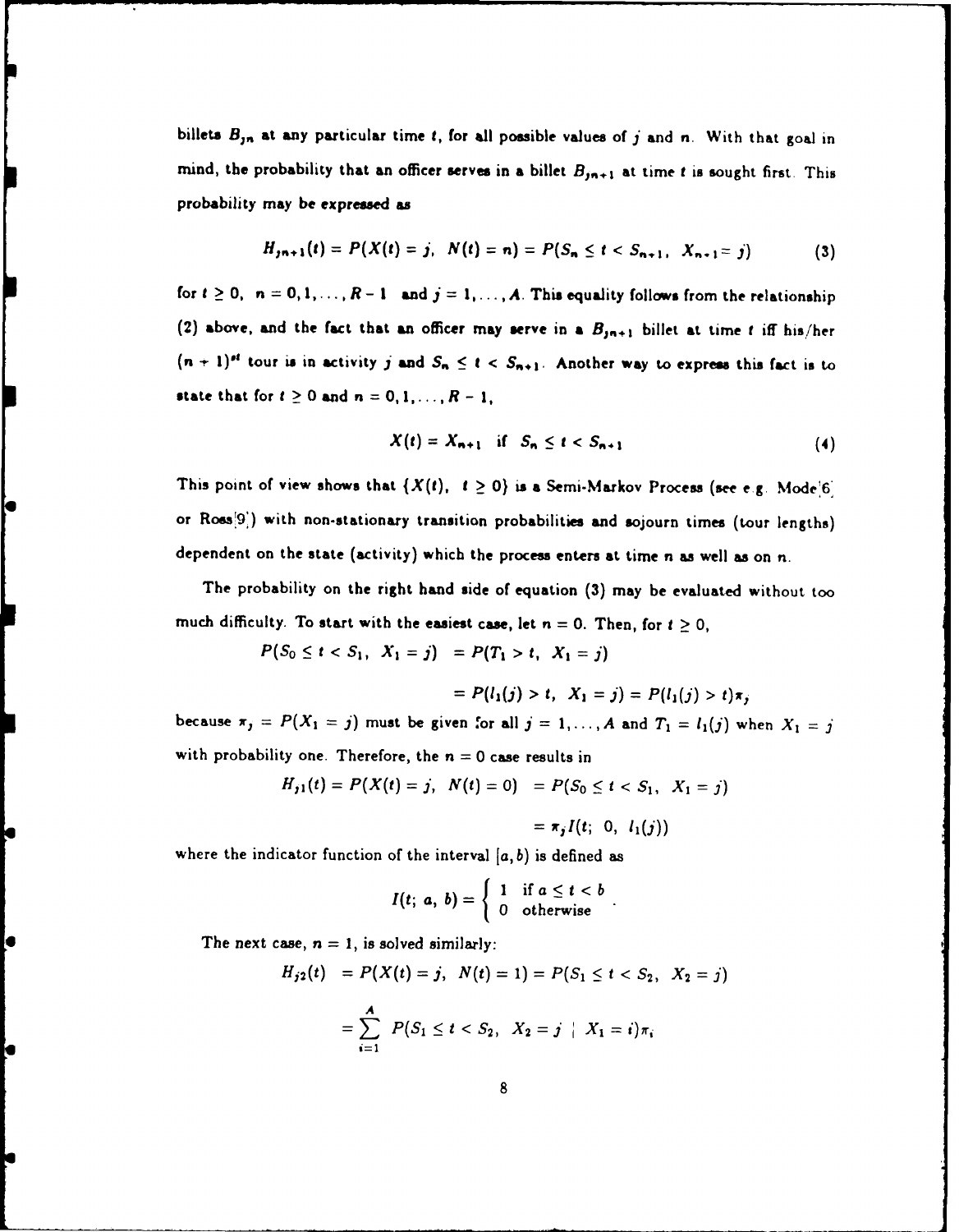But

$$
P(S_1 \leq t < S_2, X_2 = j + X_1 = i) = P(l_1(i) \leq t < l_1(i) + l_2(j), X_2 = j + X_1 = i)
$$
\n
$$
= P_{ij}(1)I(t; l_1(i), l_1(i) + l_2(j))
$$

because when  $X_1 = i$  and  $X_2 = j$ ,

$$
S_1 = T_1 = l_1(i)
$$
 and  $S_2 = T_1 + T_2 = l_1(i) + l_2(j)$ .

Therefore,

$$
H_{j2}(t) = \sum_{i=1}^{A} \pi_i P_{ij}(1) I(t; l_1(i), l_1(i) + l_2(j)).
$$

The general case is treated likewise:

$$
H_{j,n+1}(t) - P(X(t) = j, \ N(t) = n) = P(S_n \le t < S_{n+1}, \ X_{n+1} = j)
$$
\n
$$
= \sum_{i_1, \dots, i_n = 1}^{A} P(S_n \le t < S_{n+1}, \ X_{n+1} = j \mid X_1 = i_1, \dots, X_n = i_n)
$$
\n
$$
\times P(X_1 = j_1, \dots, X_n = j_n)
$$

where the summation is an n-tuple summation over the indices  $i_1,\ldots,i_n$ , each extended over the values 1 through *A.*

Then,

$$
P(X_1 = i_1, \ldots, X_n = i_n) = \pi_{i_1} P_{i_1 i_2}(1) \ldots P_{i_{n-1} i_n}(n-1)
$$

using the standard Markov Chain argument (see e.g. Ross [8]). Also, by way of the Markov property,

$$
P(S_n \leq t < S_{n+1}, X_{n+1} = j \mid X_1 = i_1, \dots, X_n = i_n)
$$
\n
$$
= P(l_1(i_1) + \dots + l_n(i_n) \leq t < l_1(i_1) + \dots + l_n(i_n) + l_{n+1}(j), X_{n+1} = j \mid X_n = i_n)
$$
\n
$$
= P_{i_n j}(n) \ I(t; \ l_1(i_1) + \dots + l_n(i_n), l_1(i_1) + \dots + l_n(i_n) + l_{n+1}(j))
$$

To ease the notational complexity the following abbreviated notation is introduced:

$$
s_n = s_n(i_1, ..., i_n) = l_1(i_1) + ... + l_n(i_n)
$$
  
and  

$$
s_{n+1} = s_{n+1}(i_1, ..., i_n, j) = l_1(i_1) + ... + l_n(i_n) + l_{n+1}(j)
$$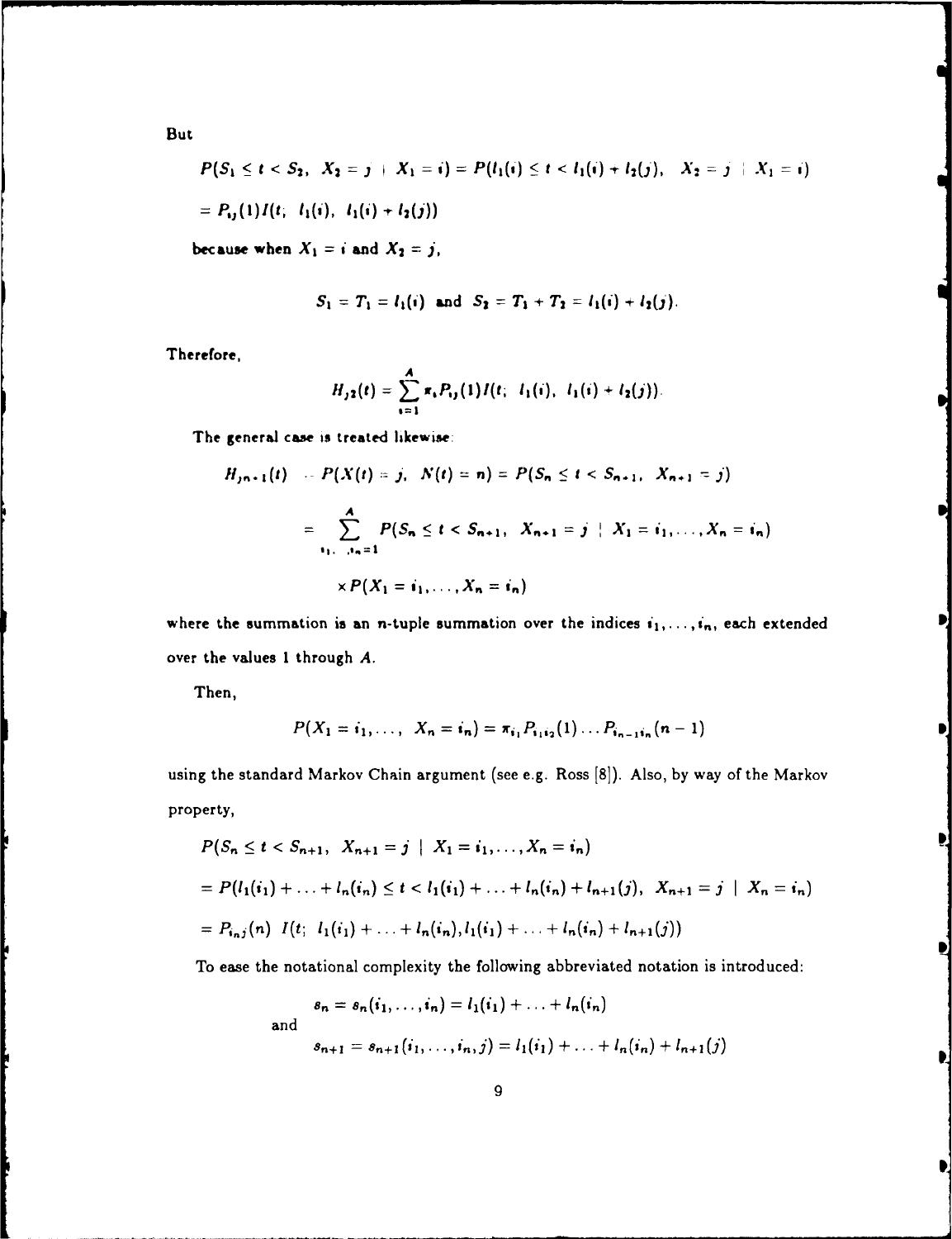Therefore, the formula derived is, for  $j = 1, ..., A$  and  $n = 0, 1, ..., R - 1$ ,

$$
H_{jn+1}(t) = \sum_{i_1,\ldots,i_n=1}^{A} \pi_{i_1} P_{i_1 i_2}(1) \ldots P_{i_{n-1} i_n}(n-1) P_{i_n j}(n) I(t; s_n, s_{n+1}) \tag{5}
$$

**A** numerical example is presented in the next section.

Formula (5) may be used to compute the expected number of officers in billet  $B_{jn+1}$  at tine t, provided at time zero all officers start out in the first tour billets  $B_{i1}$ ,  $i = 1, ..., A$ and all other billets  $B_{jn}$  for  $n = 2, ..., R$  and  $j = 1, ..., A$  are empty at that time. In practice, however, this is hardly the case, since billets in all tours are occupied at all times. To accommodate this empirical fact Formula **(5)** will first be specialized slightly, then reassigned a somewhat more complex notation and finally extended to the case where an officer starts out, at time zero, in **a** tour later than the first tour and/or has already served some time in the billet he/she is occupying at time zero.

Formula **(5)** is first specialized to the case when an officer starts out in a billet *B,1* with probability one, **i e I if** *<sup>i</sup>*

$$
\pi_j = \left\{ \begin{array}{ll} 1 & \text{if } j = i \\ 0 & \text{otherwise} \end{array} \right.
$$

In actual practice *all* SWO's start out in a Fleet Unit Activity billet as Division Officers (see example in next section), but the specialization is useful for the theoretical development of the model **as** well. Thus Formula **(5)** can be rewritten as

$$
H'_{j_{n+1}}(t) = P(X(t) = j, N(t) = n, X(0) = i, N(0) = 0, T_1 = l_1(i))
$$
  

$$
\sum_{i_2, j_2 = 1}^{A} P_{ii_2}(1) \dots P_{i_{n-1}i_n}(n-1) P_{i_nj}(n) I(t, s_n, s_{n+1})
$$

$$
(6)
$$

where the conditions indicate that the officer started out in a billet  $B_{11}$  and has not served any time in that billet prior to time zero. This latter fact is shown **by** the condition,  $T_1 = I_1(i)$ , that he, she has the entire tour-length,  $I_1(i)$ , to serve in billet  $B_{i1}$ . This fact will be subsequently referred to **as** the officer having no "prior experience" in that billet

lo

**If,** on the other hand, the officer **has** served a specific time period. say *r,* prior to time zero, in billet  $B_{11}$ , then he she has only  $I_1(i)$  – r to serve in that billet. This will be denoted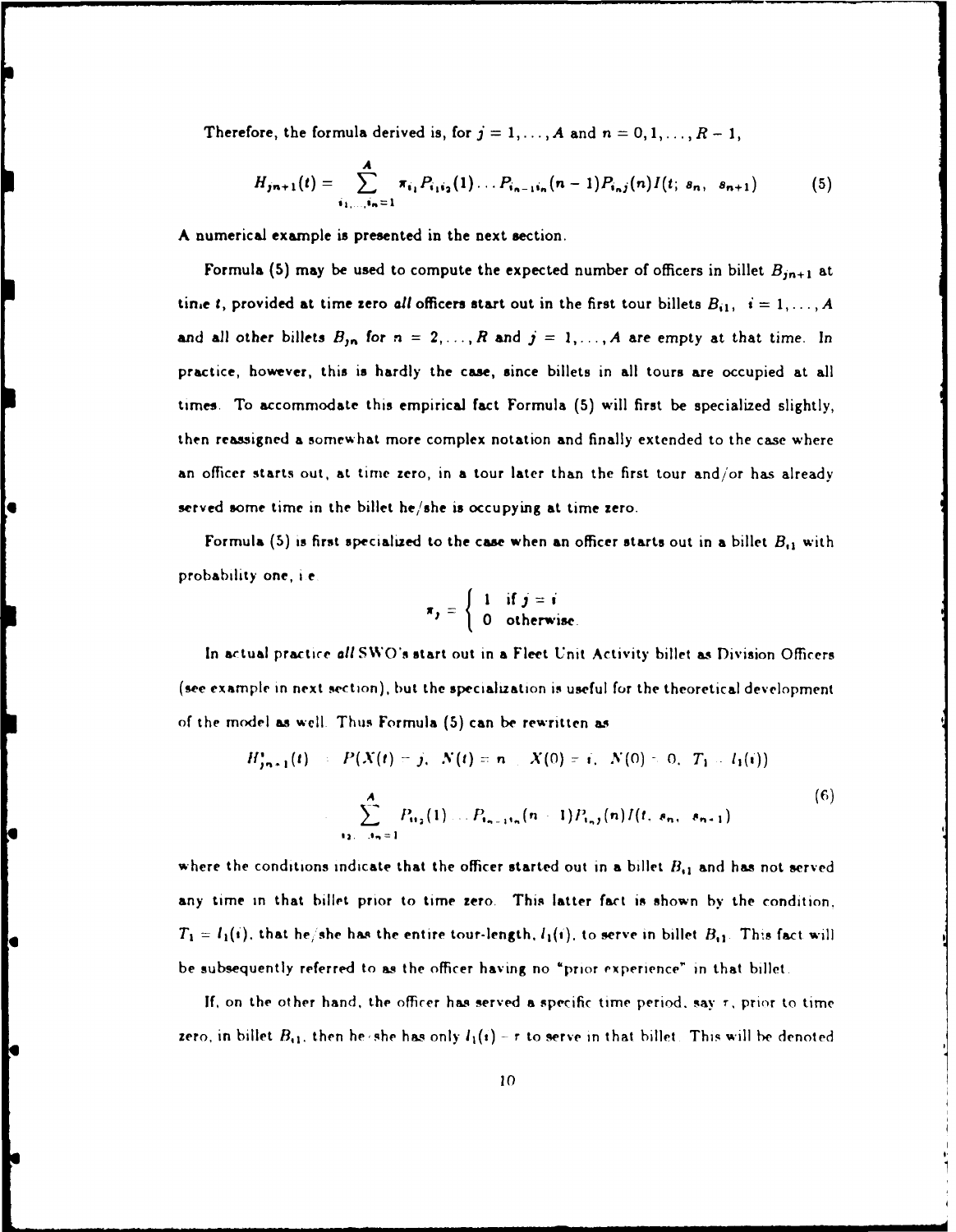$$
H_{jn+1}^{i}(t; \tau) = P(X(t) = j, \ N(t) = n \ | \ X(0) = i, \ N(0) = 0, \ T_1 = l_1(i) - \tau) \ (7)
$$

and Formula (6) is easily altered by simply replacing  $l_1(i)$  by  $l_1(i) - \tau$ .

Finally, Formula (6) may be generalized to the case where the officer starts out in a billet  $B_{im+1}$  with prior experience  $\tau$  in that billet at time zero:

$$
H_{j_{n+1}}^{im+1}(t; \tau) = P(X(t) = j, N(t) = n | X(0) = i, N(0) = m, T_{m+1} = l_{m+1}(i) - \tau)
$$

for  $m = 0, 1, ..., n$ .

Formula (6) may easily be altered to fit  $H_{j*n+1*1}^{im+1}(t; \tau)$  as well. First the tour-length  $l_{m+1}(i)$  is replaced by  $l_{m+1}(i) - \tau$ . Then the product  $P_{ii_2}(1) \ldots P_{i_{n-1}i_n}(n - 1)P_{i_nj}(n)$  is replaced **by** the shorter product

$$
P_{ii_{m+2}}(m+1)\ldots P_{i_{n-1}i_n}(n-1)P_{i_nj}(n)
$$

and the  $(n - 1)$ -tuple summation of Formula  $(6)$  is likewise replaced by a shorter  $(n - m - 1)$ tuple summation. Thus,

$$
H_{j_{n+1}}^{i_{m+1}}(t; \tau) = \sum_{i_{m+2}, \ldots, i_n=1}^{A} P_{i_{i_{m+2}}}(m+1), \ldots, P_{i_{n-1}i_n}(n-1) P_{i_nj}(n) I(t; s_{n-m}^*, s_{n-m+1}^*)
$$
\n(8)

where  $s_{n-m}^*$  and  $s_{n-m+1}^*$  are sums of tour-lengths, namely,

$$
s_{n-m}^* = l_{m+1}(i) - r + l_{m+2}(i_{m+2}) + \ldots + l_n(i_n)
$$
  

$$
s_{n-m+1}^* = s_{n-m}^* + l_{n+1}(j).
$$

Formula (8) is valid for

$$
i,j=1,\ldots,A;\ \ m=0,1,\ldots,R-1;\ \ n=m+2,\ldots,R-1;\ \ 0\leq \tau < l_{m+1}(i); \ \ t\geq 0.
$$

The  $n = m$  and  $n = m + 1$  cases are covered respectively by the formulas

$$
H_{jm+1}^{im+1}(t; \tau) = \delta_{ij} I(t; 0, l_{m+1}(i) - \tau),
$$

**by**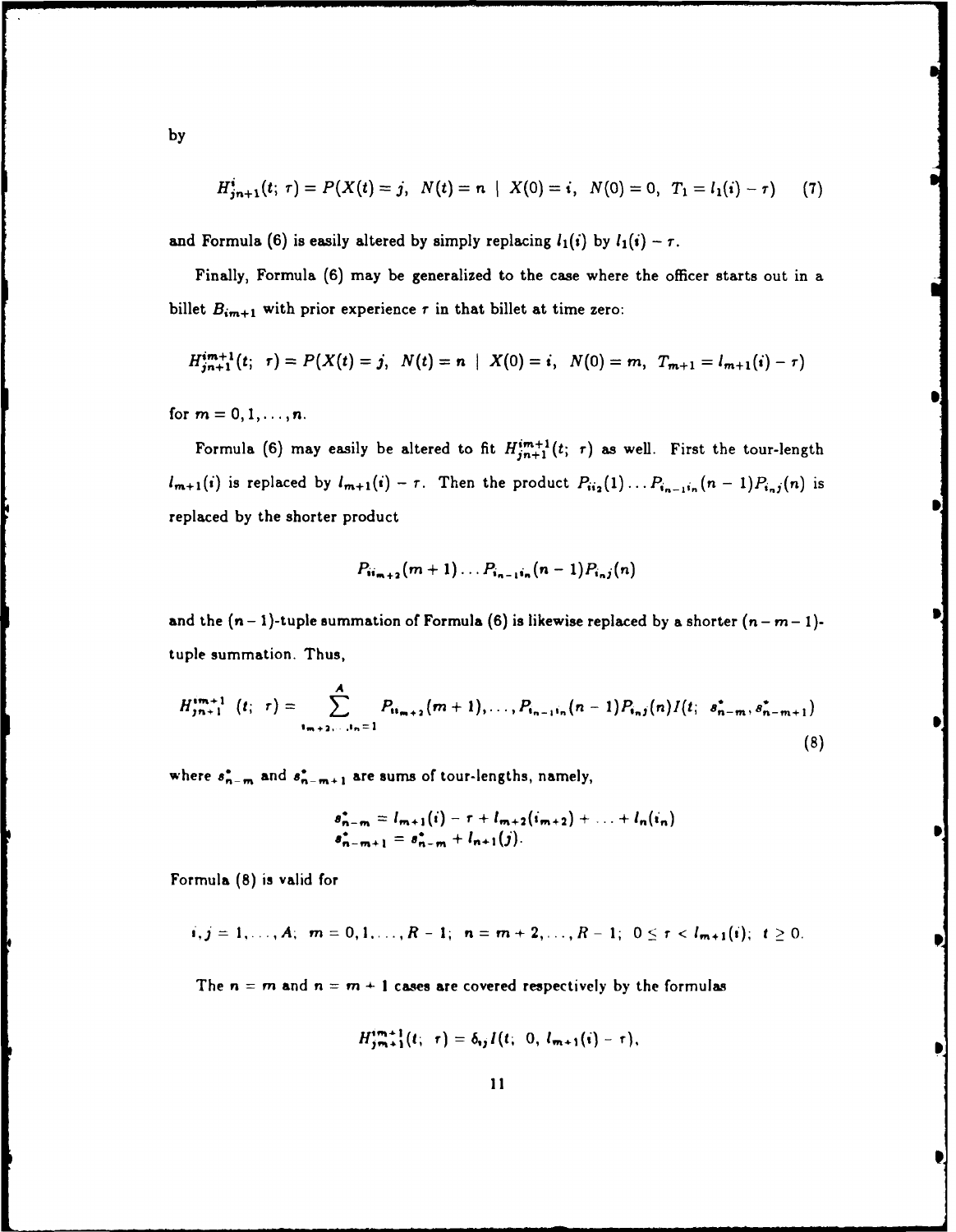where  $\delta_{ij} = \begin{cases} 1 & \text{if } i = j \\ 0 & \text{if } i \neq j \end{cases}$ and

$$
H_{j,m+1}^{im+1}(t; \tau) = P_{ij}(m+1)I(t; l_{m+1}(i) - \tau, l_{m+1}(i) - \tau + l_{m+2}(j))
$$

for  $i, j = 1, ..., A;$   $m = 0, 1, ..., R-1;$   $0 \leq r < l_{m+1}(i);$   $t \geq 0.$ 

For practical use of this model an analyst may wish to observe the current state of affairs, i.e. note the number of officers currently occupying billets  $B_{im+1}$ , together with their accumulated experience  $r$ , in that billet, and then forecast the number of officers who will occupy billets  $B_{jn+1}$  at some future time  $t$ . With this purpose in mind the following notation is introduced:

$$
Q_{jn}(t; \tau) = \text{ number of officers occupying billets } B_{jn} \text{ with prior}
$$
  
experience  $\tau$  in that billet at time  $t$ 

and

$$
Q_{jn}(t) = \sum_{\tau=0}^{l_n(j)-1} Q_{jn}(t; \tau)
$$
  
= total number of officers occupying billets  $B_{jn}$  at time t.

Note that by summing over  $r$  the assumption has been made that time is observed in discrete increments of some unit that will be taken to be one month in the example of the next section. Alternatively, the summation could be replaced by an integral if *r* is thought be a continuous quantity.

The formula for the expected number of officers occupying billets  $B_{jn+1}$  at time t may be obtained under the assumption that the number of officers occupying billets  $B_{im+1}$ , with prior experience  $r$ , at time zero are known for all possible values of  $r$ , *i* and m.

In fact, assume that the values of

$$
Q_{im+1}(0; r) =
$$
 number of officers occupying billets  $B_{im+1}$  with prior  
experience r at time zero

are given for all  $r = 0, 1, ..., l_{m+1}(i) - 1$ ;  $i = 1, ..., A$  and  $m = 0, 1, ..., R - 1$ .

Finally, it must be assumed that the number of new officers entering the system from time to time is also known. Here, it will be assumed that new officers enter the system every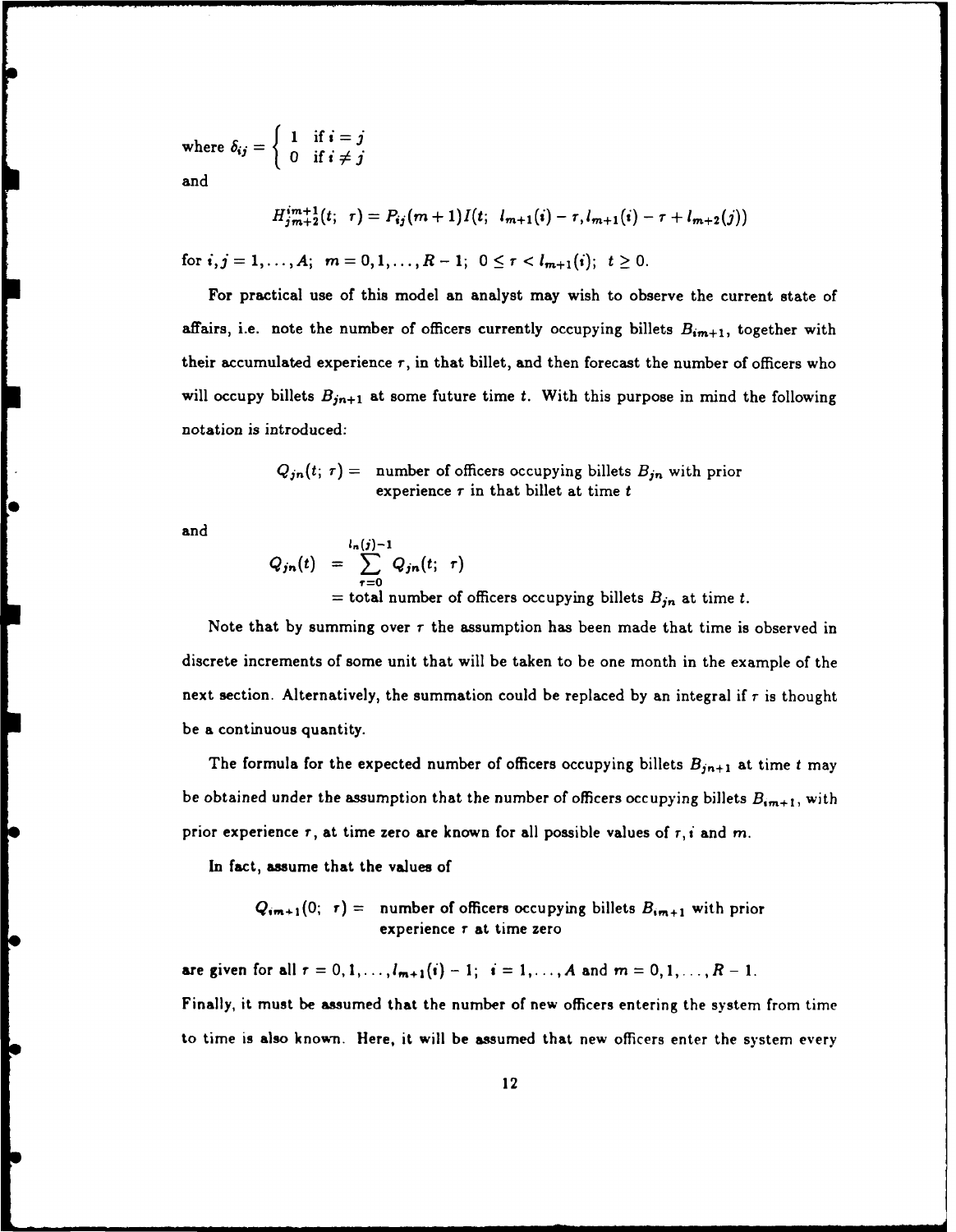unit of time, but only in Tour **1.** These new officers may be thought of as having "negative experience" at time zero in billet  $B_{i1}$  and consequently the following notation may be used. For  $i = 1, ..., A$  and  $\tau = 1, ..., t$  let

 $Q_{i1}(0; -\tau)$  = number of new officers entering billet  $B_{i1}$  at time  $\tau$ .

Then, the expected number of officers in billets  $B_{jn+1}$  at time t is

$$
E[Q_{jn+1}(t)] = \sum_{m=0}^{R-1} \sum_{i=1}^{A} \sum_{\tau=0}^{l_{m+1}(i)-1} Q_{im+1}(0; \tau) H_{j,n+1}^{i,m+1}(t; \tau) + \sum_{i=1}^{A} \sum_{\tau=1}^{t} Q_{i1}(0; -\tau) H_{jn+1}^{i1}(t; -\tau)
$$
\n(9)

*for*  $j = 1, ..., A; n = 0, 1, ..., R-1$  and  $t \ge 0$ .

Note that the notation  $H_{j n+1}^{i 1}(t; -\tau)$  using "negative experience",  $-\tau$ , in billets  $B_{i 1}$  is still defined as in Formula (7), i.e. provided  $\tau = 1, \ldots, t$ ,

$$
H_{jn+1}^{i1}(t; -\tau) = P(X(t) = j, N(t) = n \mid X(0) = i, N(0) = 0, T_1 = l_1(i) + \tau)
$$

and Formula **(8)** is correct without change.

In the example of the next section  $Q_{i1}(0; -\tau) = C_i$  for all  $\tau = 1, \ldots, t$  and, the second term in Formula **(9)** simplifies to

$$
\sum_{i=1}^{A} C_i \sum_{r=1}^{t} H_{jn+1}^{i1}(t; -\tau).
$$

#### **5. A** Numerical Example

Ċ

 $\mathbf{r}$ 

One possible utilization of this model is to analyze the career paths of SWO's for the purpose of determining how newly created joint tours with the other military services may best be integrated into the traditional career structure of SWO's. Following Steward **<sup>110</sup>** the activities in which SWO's are engaged have been divided into seven categories:

- 1. Professional Training
- 2. Professional Education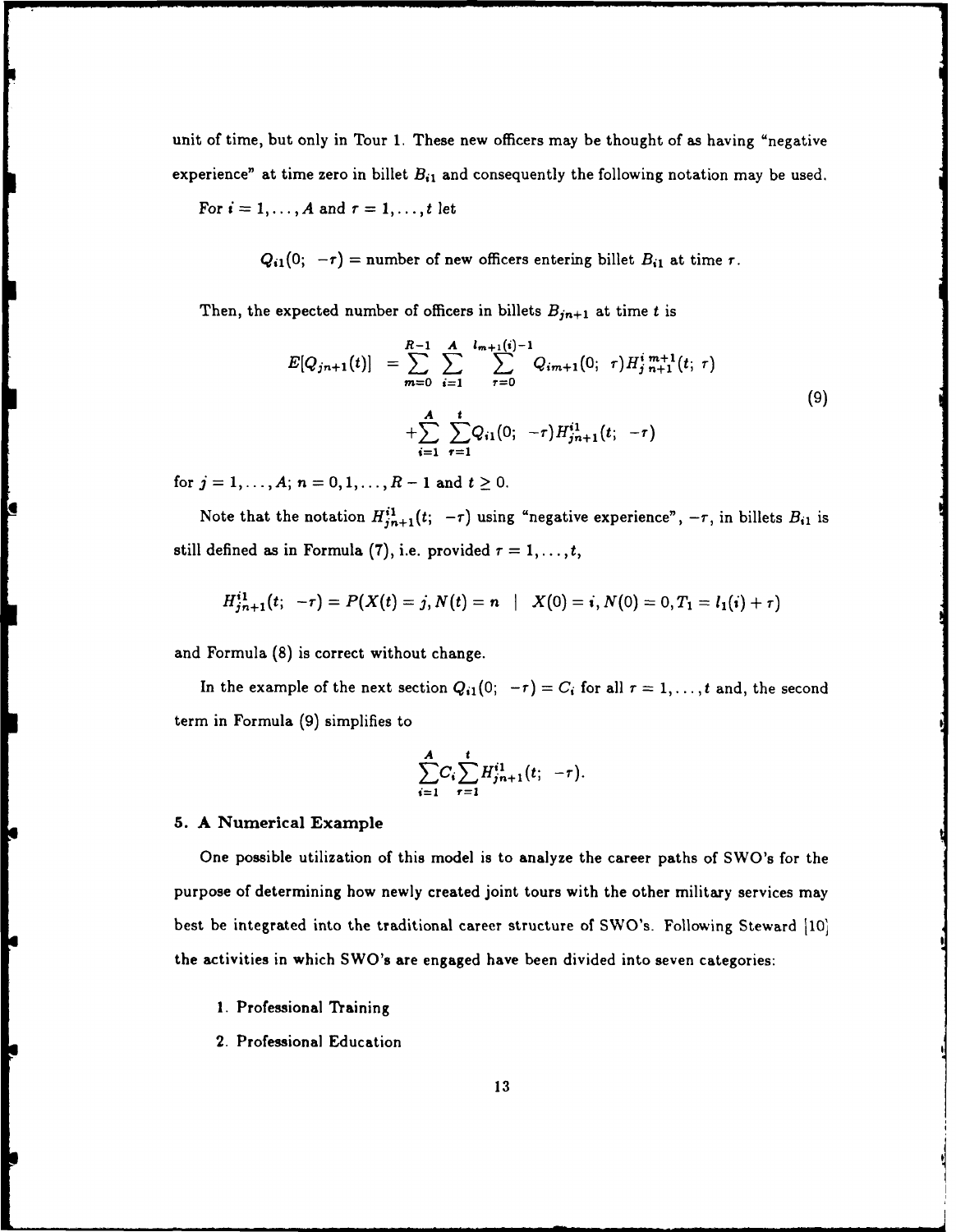- **3.** Joint Education
- 4. Joint Tour
- **5.** Fleet Unit
- **6.** Afloat Staff
- **7.** Shore (other than those listed above).

The precise definition as well as the rationale for such a division is explained in Steward **[10].** Suffice it to mention that the emphasis here lies on activities **3** and 4 in order to analyze the feasibility to integrate these new activities into the traditional Navy SWO career structure. An eighth activity called "Separation" (from the SWO community) is normally also included, but is omitted here, because the probabilities of "separation" are implied **by** the probabilities of being in the other activities and, more importantly, they are of little interest to the user in a typical analysis.

The formulas of the previous section were programmed in APL on the IBM **3033** mainframe computer at the Naval Postgraduate School. Programming presented interesting challenges that will be discussed in a subsequent report. The purpose of this section is simply to illustrate through this example the use of the formulas of the previous section.

Throughout the example it will be assumed that the seven activities are as given above and there are twelve tours to be considered, i.e.  $A = 7$  and  $R = 12$ . The 7 x 12 matrix below provides the tourlength data, in months, assumed to be valid for each billet type *Bin,* for  $i = 1, ..., 7$  and  $n = 1, ..., 12$ :

|                  | Tours |    |   |    |    |    |    |    |    |    |    |    |
|------------------|-------|----|---|----|----|----|----|----|----|----|----|----|
| Activity         |       | 2  | 3 | 4  | 5  | 6  | 7  | 8  | 9  | 10 | 11 | 12 |
|                  | 0     | 0  | 6 | 0  | 0  | 0  | 0  |    | 0  | Ω  | 0  | 0  |
| 2                | 0     | 24 | 0 | 0  | 0  | 18 | 0  | 0  | 12 | 0  | 12 | 0  |
| $\boldsymbol{3}$ | 0     | 0  | 0 | 0  | 0  | 6  | 0  | 0  | 12 | 0  | 12 | 0  |
| 4                | 0     | 0  | 0 | 0  | 0  | 24 | 24 | 0  | 30 | 24 | 0  | 30 |
| 5                | 30    | 18 | 0 | 18 | 18 | 0  | 18 | 21 | 0  | 27 | 27 | 24 |
| 6                | 0     | 18 | 0 | 0  | 18 | 24 | 18 | 18 | 0  | 24 | 24 | 24 |
|                  | 0     | 24 |   | 0  | 0  | 24 | 0  | 0  | 24 | 24 | 24 | 24 |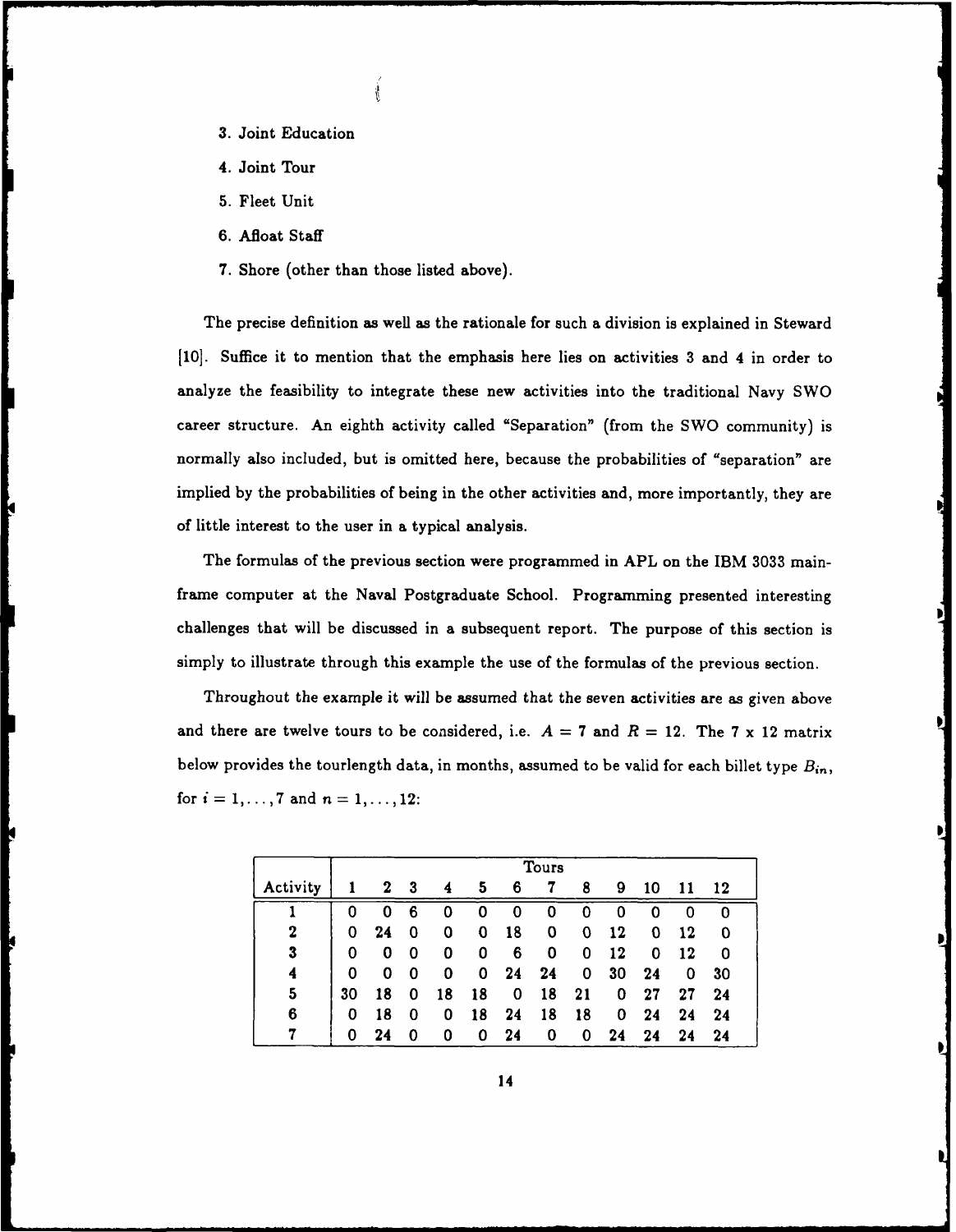Note that a zero tourlength,  $l_n(i) = 0$ , implies that  $B_{in}$  is not a feasible billet. Several of the billet types are in this category, a fact that must be utilized in the program to assure its efficiency. Also note that all SWO's *must* start out in billets *B5 <sup>1</sup>*i.e. the first tour must be in a Fleet Unit Activity.

The subsequent routing of SWO's through the network of  $B_{in}$  billets is then determined by the eleven transition matrices  $P(n)$ ,  $n = 1, \ldots, 11$  given below:

lo

lC

**ic** 

|                                                                                                                                                                                                                                                                | $\underline{P}(1) = \begin{bmatrix} 0 & 0 & 0 & 0 & 0 & 0 & 0 \ 0 & 0 & 0 & 0 & 0 & 0 & 0 \ 0 & 0 & 0 & 0 & 0 & 0 & 0 \ 0 & 0 & 0 & 0 & 0 & 0 & 0 \ 0 & 0.1 & 0 & 0 & 0.25 & 0.1 & 0.3 \ 0 & 0 & 0 & 0 & 0 & 0 & 0 \ 0 & 0 & 0 & 0 & 0 & 0 & 0 \end{bmatrix}$<br>$\begin{bmatrix} 0.1 & 0.3 \\ 0 & 0 \\ 0 & 0 \end{bmatrix}$ | $\underline{P(2)} = \begin{bmatrix} 0 & 0 & 0 & 0 & 0 & 0 & 0 \ 1 & 0 & 0 & 0 & 0 & 0 & 0 \ 0 & 0 & 0 & 0 & 0 & 0 & 0 \ 0 & 0 & 0 & 0 & 0 & 0 & 0 \ 0.5 & 0 & 0 & 0 & 0 & 0 & 0 \ 0.5 & 0 & 0 & 0 & 0 & 0 & 0 \ 0.65 & 0 & 0 & 0 & 0 & 0 & 0 \end{bmatrix}$                                                                          |  |                                                                                                  |
|----------------------------------------------------------------------------------------------------------------------------------------------------------------------------------------------------------------------------------------------------------------|------------------------------------------------------------------------------------------------------------------------------------------------------------------------------------------------------------------------------------------------------------------------------------------------------------------------------|--------------------------------------------------------------------------------------------------------------------------------------------------------------------------------------------------------------------------------------------------------------------------------------------------------------------------------------|--|--------------------------------------------------------------------------------------------------|
|                                                                                                                                                                                                                                                                |                                                                                                                                                                                                                                                                                                                              |                                                                                                                                                                                                                                                                                                                                      |  |                                                                                                  |
|                                                                                                                                                                                                                                                                |                                                                                                                                                                                                                                                                                                                              | $\underline{P}(5)=\begin{bmatrix} 0 & 0 & 0 & 0 & 0 & 0 & 0 & 0 \ 0 & 0 & 0 & 0 & 0 & 0 & 0 & 0 \ 0 & 0 & 0 & 0 & 0 & 0 & 0 & 0 \ 0 & 0 & 0 & 0 & 0 & 0 & 0 & 0 \ 0 & 0.1 & 0.1 & 0.1 & 0 & 0 & 0.55 \ 0 & 0 & 0 & 0 & 0 & 0 & 0 & 0 \ 0 & 0 & 0 & 0 & 0 & 0 & 0 \ 0 & 0 & 0 & 0 & 0 & 0 & 0 \ \end{bmatrix}\quad \underline{P}(6)=$ |  | $\mathbf 0$<br>$\mathbf 0$<br>$\begin{bmatrix} 0 \\ 0 \\ 0 \\ 0 \end{bmatrix}$<br>$\overline{0}$ |
| $\pmb{0}$<br>$\overline{\mathbf{0}}$<br>$\mathbf 0$<br>$\underline{P(7)} = \begin{bmatrix} 0 & 0 & 0 & 0 & 0 \\ 0 & 0 & 0 & 0 & 0 \\ 0 & 0 & 0 & 0 & 0 \\ 0 & 0 & 0 & 0 & 1 \\ 0 & 0 & 0 & 0 & 0.5 \\ 0 & 0 & 0 & 0 & 0.98 \\ 0 & 0 & 0 & 0 & 0 \end{bmatrix}$ | $\mathbf 0$<br>$\bf{0}$<br>$\begin{array}{cccc} & 0 & 0 & 0 \ & 0 & 0 & 0 \ & 0 & 0 & 0 \ & 5 & 0.48 & 0 \ 98 & 0 & 0 & 0 \ & 0 & 0 & 0 \end{array}$                                                                                                                                                                         | $\underline{P}(8) = \begin{bmatrix} 0 & 0 & 0 & 0 & 0 & 0 & 0 \ 0 & 0 & 0 & 0 & 0 & 0 & 0 \ 0 & 0 & 0 & 0 & 0 & 0 & 0 \ 0 & 0 & 0 & 0 & 0 & 0 & 0 \ 0 & 0.15 & 0.1 & 0.1 & 0 & 0 & 0.6 \ 0 & 0 & 0 & 0 & 0 & 0 & 0 \end{bmatrix}$                                                                                                    |  |                                                                                                  |

**15**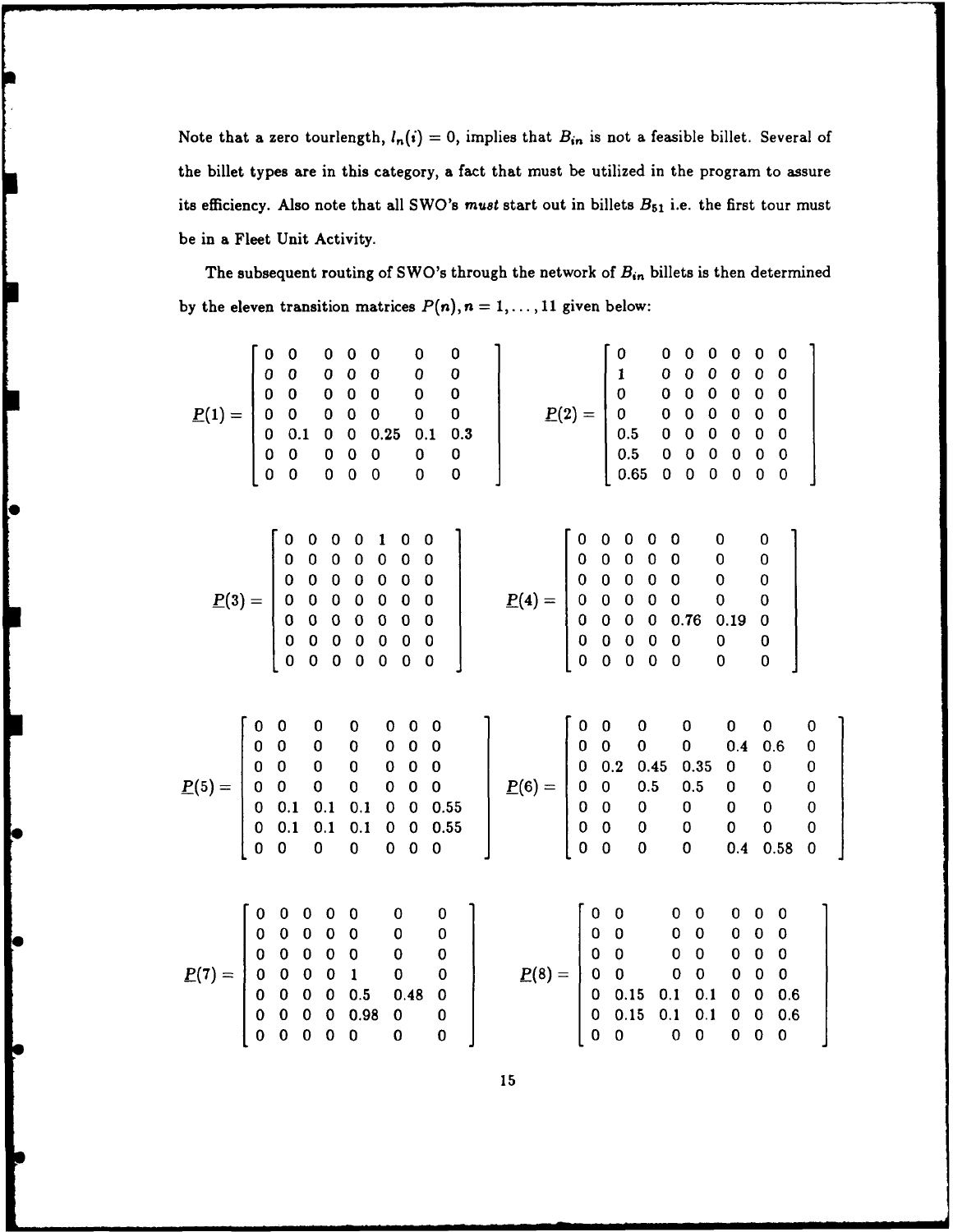|          | 0           | $\bf{0}$    | $\mathbf 0$             | $\mathbf 0$              | 0                       | 0           | $\bf{0}$                 |                         |                                                                    |                                  |            | $\pmb{0}$   | $\bf{0}$                                                                 | $\bf{0}$                                    | 0           | $\mathbf{0}$            | 0           | $\bf{0}$                |
|----------|-------------|-------------|-------------------------|--------------------------|-------------------------|-------------|--------------------------|-------------------------|--------------------------------------------------------------------|----------------------------------|------------|-------------|--------------------------------------------------------------------------|---------------------------------------------|-------------|-------------------------|-------------|-------------------------|
|          | 0           | 0           | $\mathbf 0$             | $\bf{0}$                 | 0.12                    | 0.88        | - 0                      |                         |                                                                    |                                  |            | $\pmb{0}$   | $\bf{0}$                                                                 | $\mathbf 0$                                 | $\bf{0}$    | $\overline{\mathbf{0}}$ | $\pmb{0}$   | $\mathbf 0$             |
|          | 0           | $\Omega$    | 0                       | 0.2                      | $0.12 \quad 0.68$       |             | - 0                      |                         |                                                                    |                                  |            | $\mathbf 0$ | $\pmb{0}$                                                                |                                             | $\pmb{0}$   | $\overline{\mathbf{0}}$ | $\pmb{0}$   | $\overline{\mathbf{0}}$ |
| $P(9) =$ | 0           | $\mathbf 0$ | $\bf{0}$                | $\overline{\mathbf{0}}$  | $0.12$ 0.88             |             | $\overline{\mathbf{0}}$  |                         |                                                                    | $P(10) =$                        |            | $\mathbf 0$ | $\bf{0}$                                                                 | $\begin{smallmatrix}0\0\0\end{smallmatrix}$ | $\mathbf 0$ | $\mathbf{1}$            | $\pmb{0}$   | $\bf{0}$                |
|          | 0           | $\bf{0}$    | $0\quad 0$              |                          | $\bf{0}$                | 0           | $\bf{0}$                 |                         |                                                                    |                                  |            |             |                                                                          | 0.02                                        | 0           | 0.1                     | 0.5         | 0.3                     |
|          | $\pmb{0}$   | 0           | $\overline{\mathbf{0}}$ | $\overline{\phantom{0}}$ | $\overline{\mathbf{0}}$ | $\mathbf 0$ | $\overline{\phantom{0}}$ |                         |                                                                    |                                  |            |             |                                                                          |                                             | $\bf{0}$    | 0.12                    | 0           | 0                       |
|          | $\mathbf 0$ | 0           | $\mathbf 0$             | $\mathbf 0$              | 0.12                    | 0.38        |                          | 0.35                    |                                                                    |                                  |            |             | $\left[\begin{array}{ccc} 0 & \ldots \ 0 & 0 \ 0 & 0 \end{array}\right]$ | $\begin{array}{c} 0 \\ 0 \end{array}$       | $\mathbf 0$ | 0.05                    | $\mathbf 0$ | 0                       |
|          |             |             |                         |                          |                         |             |                          |                         |                                                                    |                                  |            |             |                                                                          |                                             |             |                         |             |                         |
|          |             |             |                         |                          |                         |             |                          |                         |                                                                    |                                  |            |             |                                                                          |                                             |             |                         |             |                         |
|          |             |             |                         |                          |                         | $\bf{0}$    | $\bf{0}$                 | $0\quad 0$              |                                                                    | $\overline{\mathbf{0}}$          | 0          |             | 0                                                                        |                                             |             |                         |             |                         |
|          |             |             |                         |                          |                         | $0\quad 0$  |                          | $0\quad 0$              |                                                                    | 0.42                             | 0.3        |             | 0.28                                                                     |                                             |             |                         |             |                         |
|          |             |             |                         |                          |                         | $\mathbf 0$ | $\bf{0}$                 | $\overline{\mathbf{0}}$ | 0.15                                                               | 0.32                             | 0.28       |             | 0.25                                                                     |                                             |             |                         |             |                         |
|          |             |             |                         |                          | $P(11) =$               |             |                          |                         | $\begin{array}{cccc} 0 & 0 & 0 & 0 \\ 0 & 0 & 0 & 0.5 \end{array}$ |                                  |            |             | 0                                                                        |                                             |             |                         |             |                         |
|          |             |             |                         |                          |                         |             |                          |                         |                                                                    | $\begin{matrix}0\\0\end{matrix}$ | $0$<br>$0$ |             | 0.5                                                                      |                                             |             |                         |             |                         |
|          |             |             |                         |                          |                         | $\mathbf 0$ | $\mathbf 0$              | $\overline{\mathbf{0}}$ | $\overline{\mathbf{0}}$                                            | 0.5                              | 0.1        |             | 0.3                                                                      |                                             |             |                         |             |                         |
|          |             |             |                         |                          |                         | $\mathbf 0$ | $\mathbf 0$              | $\mathbf 0$             | $\overline{\mathbf{0}}$                                            | 0.5                              | 0.1        |             | 0.3                                                                      |                                             |             |                         |             |                         |

Note that the transition matrices also reflect the fact that many billet types are infeasible accounting for the large number of zeroes among the matrix elements. Most rows do not sum to one due to the possibility of separation from the SWO community in such cases. For example, in the matrix  $\underline{P}(2)$  the only non-zero element in the fifth row is 0.5 in the first column, indicating that  $50\%$  of those serving in billet  $B_{52}$  transfer to billet  $B_{13}$  at the end of their (second) tour. The other **50%** apparently attrite from the community.

With the above data the probabilities that an officer who is now (at time zero) occupying a billet **B64** and has accumulated nine months experience in that billet will be in any billet *B<sub>jn</sub>* ninety-six months (i.e. eight years) from now may be computed using Formula (8). The result, for all  $j = 1, ..., 7$  and  $n = 1, ..., 12$ , is given by the 7 x 12 matrix below: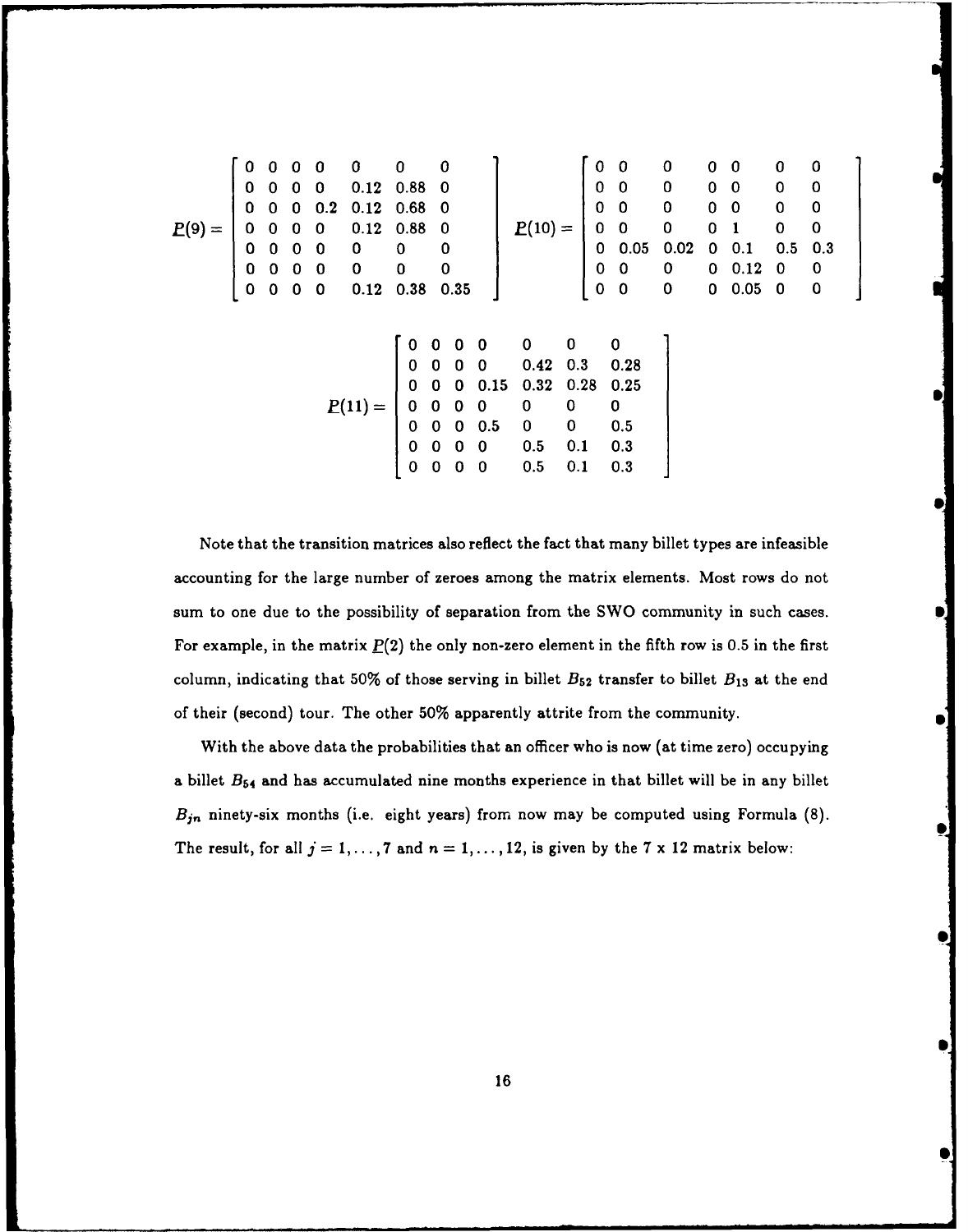|                  |   | Tours |             |                         |       |   |   |   |        |          |    |    |
|------------------|---|-------|-------------|-------------------------|-------|---|---|---|--------|----------|----|----|
| Activity         | 1 |       | $2 \quad 3$ | $\overline{\mathbf{4}}$ | $5 -$ | 6 | 7 | 8 | 9      | 10       | 11 | 12 |
|                  | 0 | 0     |             | O                       | 0     | 0 | 0 | 0 | 0      |          |    | 0  |
| $\boldsymbol{2}$ | 0 | 0     | O           | 0                       | 0     | 0 | 0 | 0 | 0.082  | $\Omega$ | 0  | 0  |
| 3                | 0 | O     | 0           | 0                       | 0     | 0 | 0 | 0 | 0.055  | 0        | 0  | 0  |
| 4                | Ω | 0     | O           | 0                       | 0     | 0 | 0 | 0 | 0.068  | 0.003    | 0  | 0  |
| 5                | 0 | 0     | 0           | 0                       | 0     | 0 | 0 | Ω | 0      | 0.004    | 0  | 0  |
| 6                | 0 | O     |             | 0                       | 0     | 0 | 0 | O | 0      | 0.025    | 0  | 0  |
|                  | 0 | O     |             | n                       | n     | Ω | O | 0 | 0.0405 | 0        |    | 0  |

Clearly, these probabilities are positive for only some specific tours, in this case for Tours 9 and **10** only. Since the sum of all these probabilities is .642, the probability that such an officer attrites from the SWO community within the ninety-six month period is **.358.**

To use Formula (9) to project an entire force of SWO's into the future, the current force structure as well as planned future accessions must be given or assumed. The **7** x 12 matrix below gives the number of incumbents currently (at time zero) occupying billets *Bim* for  $i = 1, ..., 7$  and  $m = 1, ..., 12$ :

|                  |      |     |     |     |     |     | Tours |     |     |     |     |    |  |
|------------------|------|-----|-----|-----|-----|-----|-------|-----|-----|-----|-----|----|--|
| Activity         |      | 2   | 3   | 4   | 5   | 6   | 7     | 8   | 9   | 10  | 11  | 12 |  |
|                  | 0    | 0   | 222 | 0   | 0   | 0   | 0     |     | 0   |     |     | 0  |  |
| $\boldsymbol{2}$ | 0    | 264 | 0   | 0   | 0   | 54  | 0     | 0   | 72  | 0   |     | 0  |  |
| 3                | 0    | 0   | 0   | 0   | 0   | 18  | 0     | 0   | 48  | 0   | 0   | 0  |  |
| 4                | 0    | 0   | 0   | 0   | 0   | 168 | 0     | 0   | 120 | 48  | 0   | 90 |  |
| 5                | 3240 | 468 | 0   | 972 | 468 | 0   | 198   | 714 | 0   | 108 | 135 | 48 |  |
| 6                | 0    | 198 | 0   | 0   | 108 | 0   | 468   | 90  | 0   | 384 | 48  | 0  |  |
|                  | 0    | 264 | 0   | 0   | 0   | 672 | 0     | 0   | 552 | 192 | 24  | 96 |  |

However, to make use of Formula (9) the number of incumbents in each billet type *Bi, and* with experience  $r$  for  $r = 0, 1, \ldots, l_m(i) - 1$  must also be known. For the sake of simplicity it is assumed in this example that the incumbents in billet  $B_{im}$ , whose number is given above, is distributed *evenly* among **all** possible experience *(r)* values. For example, **108** of the total 3240 officers currently occupying billet type *B61* have accumulated each of **0, 1,... 29** months of experience in that billet. On the other hand, only **37** officers of the total 222 incumbents in billet type  $B_{13}$  have accumulated each of  $0, 1, \ldots, 5$  months of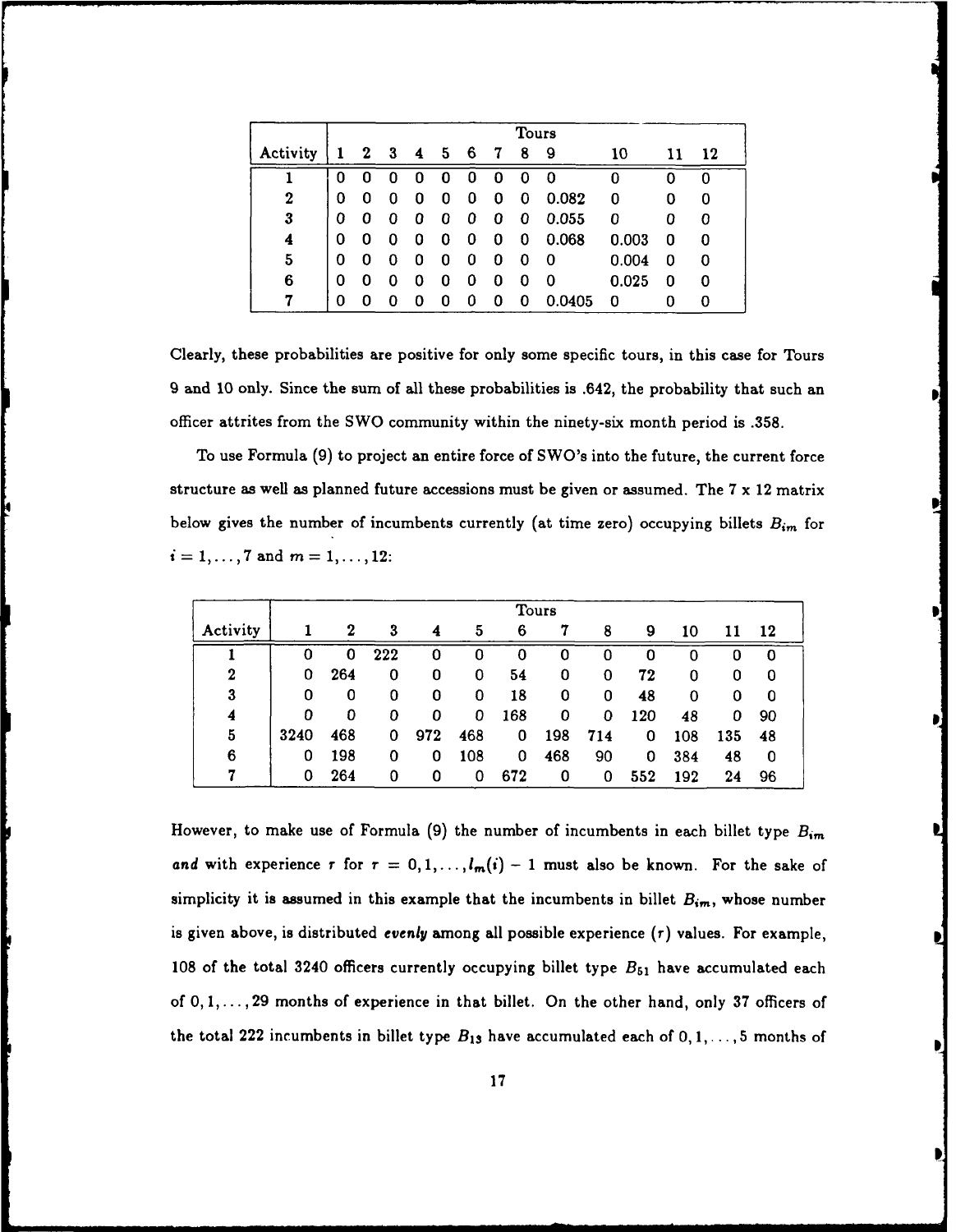experience in that billet. The difference is due to the fact that tourlengths in various billets differ, namely  $l_1(5) = 30$  months whereas  $l_3(1) = 6$  months.

The number of future accessions will be assumed to be the same, say 110 officers, for each of the next twenty-five months. As mentione. earlier, all accessions in the SWO community must start out as Division Officers, i.e. in a Fleet Unit Activity. Therefore,

$$
Q_{i1}(0; -\tau) = C_i = \left\{ \begin{array}{cl} 110 & \text{if } i = 5 \\ 0 & \text{if } i = 1, 2, 3, 4, 6, 7 \end{array} \right.
$$

for all  $r = 1, ..., 25$ .

P

With all this data Formula **(9)** allows calculation of the expected number of officers occupying  $B_{jn}$  billets twenty-five months from now  $(t = 25)$  for all  $j = 1, ..., 7$  and  $n = 1, ..., 12$ . The results are rounded to the nearest integers, and given in the table below:

|          |      |     |     |     |     |     | Tours |     |     |     |     |     |
|----------|------|-----|-----|-----|-----|-----|-------|-----|-----|-----|-----|-----|
| Activity |      | 2   | 3   | 4   | 5   | 6   | 7     | 8   | 9   | 10  | 11  | -12 |
|          | 0    | O   | 236 | 0   | 0   | 0   | 0     | 0   | 0   |     |     | 0   |
| $\bf{2}$ | 0    | 259 | 0   | 0   | 0   | 71  | 0     | 0   | 70  | 0   | 2   | 0   |
| 3        | 0    | 0   | 0   | 0   | 0   | 31  | 0     | 0   | 47  | 0   |     | O   |
| 4        | 0    | 0   | 0   | 0   | 0   | 90  | 109   | 0   | 118 | 19  | 0   | 78  |
| 5        | 3290 | 486 | 0   | 669 | 648 | 0   | 220   | 659 | 0   | 119 | 127 | 38  |
| 6        | 0    | 194 | 0   | 0   | 162 | 0   | 320   | 100 | 0   | 484 | 48  | 8   |
|          | 0    | 778 | 0   | 0   | 0   | 497 | 0     | 0   | 563 | 193 | 29  | 83  |

Note, however, that the program is flexible enough to accept accessions that vary from month to month as well.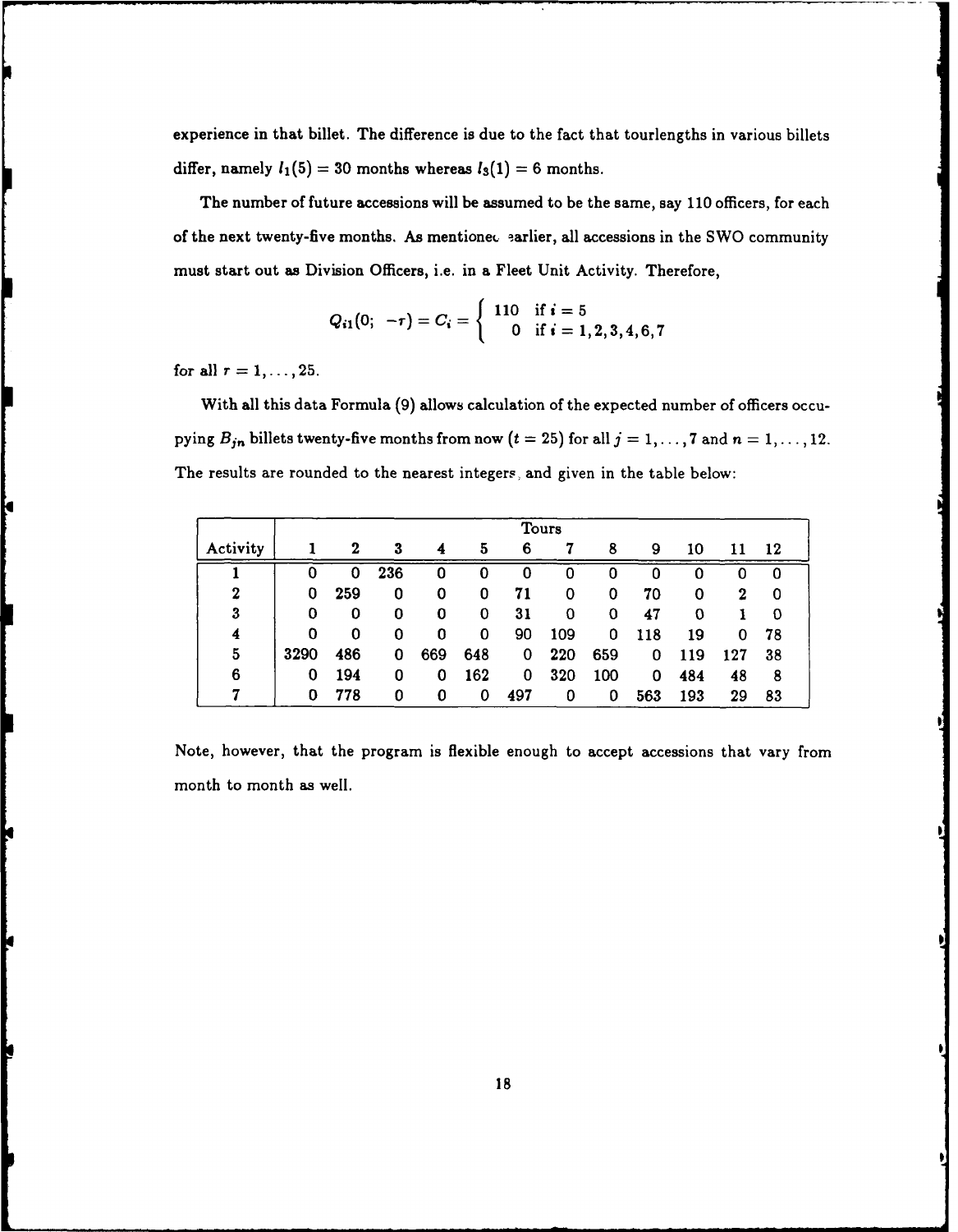#### LIST **OF REFERENCES**

- **1.** Amirault, Richard B., *SWOPATH: An Interactive Network Flow Model Simulating the U. S. Navy Surface Warfare Officer Career Paths,* Master's Thesis. Naval Postgraduate School, Monterey, California, 1985.
- 2. Ballew, William T., *A Cost Efficiency Study of Aviation Officer Career Patterns and Permanent Change of Station Movements,* Master's Thesis. Naval Postgraduate School, Monterey, California.
- **3.** Feller, William., An Introduction to Probability Theory and the Applications, Volumes I and II. John Wiley, New York.
- 4. Ferree, William **D.,** *SWOTOURS: A Modification of an Interactive Computer Model to Analyze the Manpower Requirements of the Operational Tours of U. S. Navy Surface Warfare Officers,* Master's Thesis. Naval Postgraduate School, Monterey, California.
- 5. Howe, Robert., *The Effect of PCS Policy Change on Surface Warfare Officer Career Development,* Master's Thesis. Naval Postgraduate School, Monterey, California, 1984.
- 6. Mode, C. J. and Pickens, **G.** T., **(1988)** *Computational Methods for Renewal Theory and Semi-Markov Processes with Illustrative Ezamples,* The American Statistician, vol. 42, No. 2, pp 143-152.
- **7.** Mygas, Nicholas., *'Alternative Surface Warfare Officer Career Paths and Their Potential for Reducing Permanent Change of Station Costs',* Master's Thesis. Naval Postgraduate School, Monterey, California, 1985.
- **8.** Poland, Edith., *'Effect of Permanent Change of Station (PCS) Policy Changes on Nurse Corps Career Development',* Master's Thesis. Naval Postgraduate School, Monterey, California.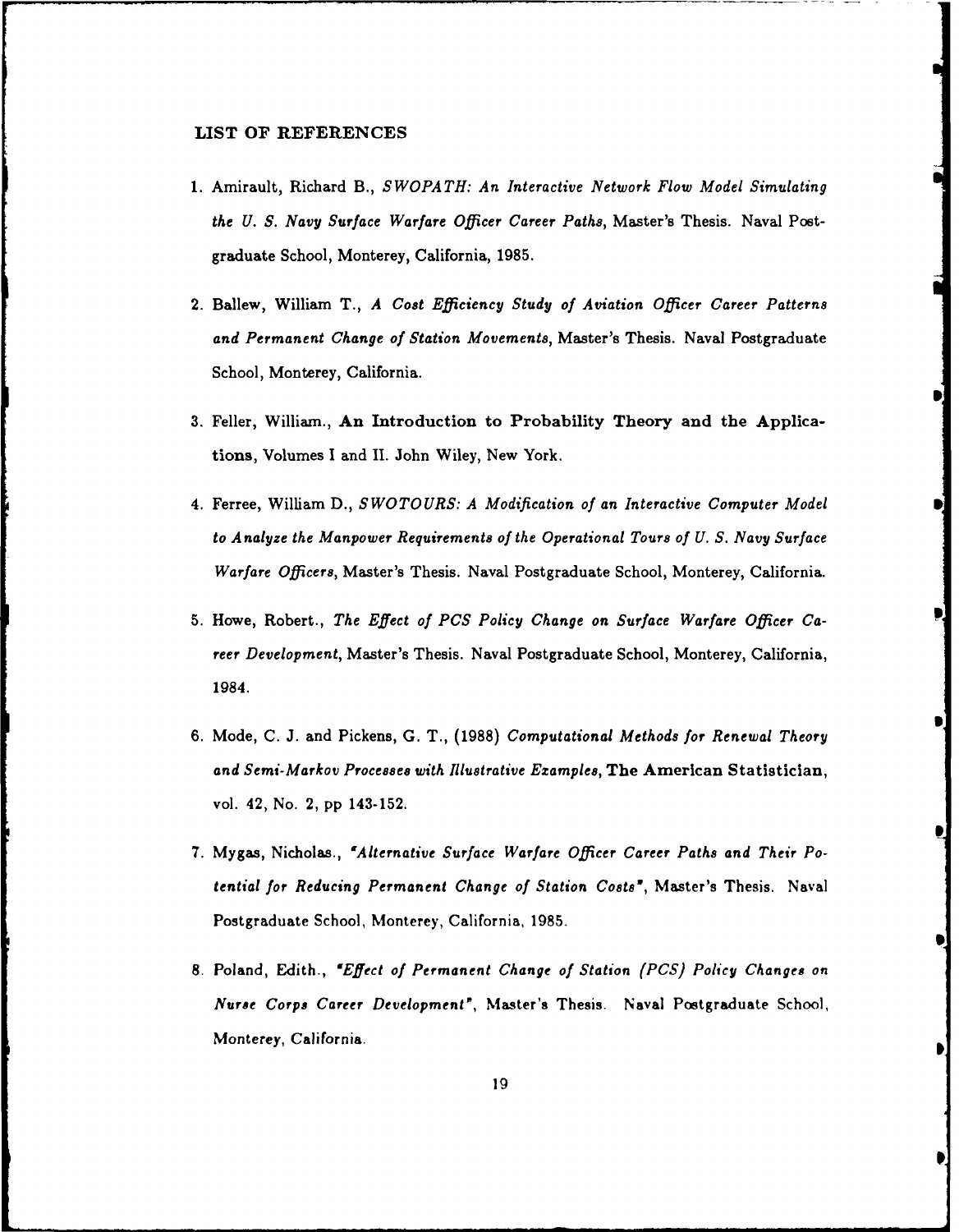- **9.** Ross, Sheldon M., Introduction to Probability Models, Third Edition. Academic Press, Inc..
- 10. Steward, Thomas F., *"The Effect of the Goldwater-Nichols Department of Defense Reorganization Act on Surface Warfare* Officer Career *Paths",* Master's Thesis. Naval Postgraduate School, Monterey, California, 1987.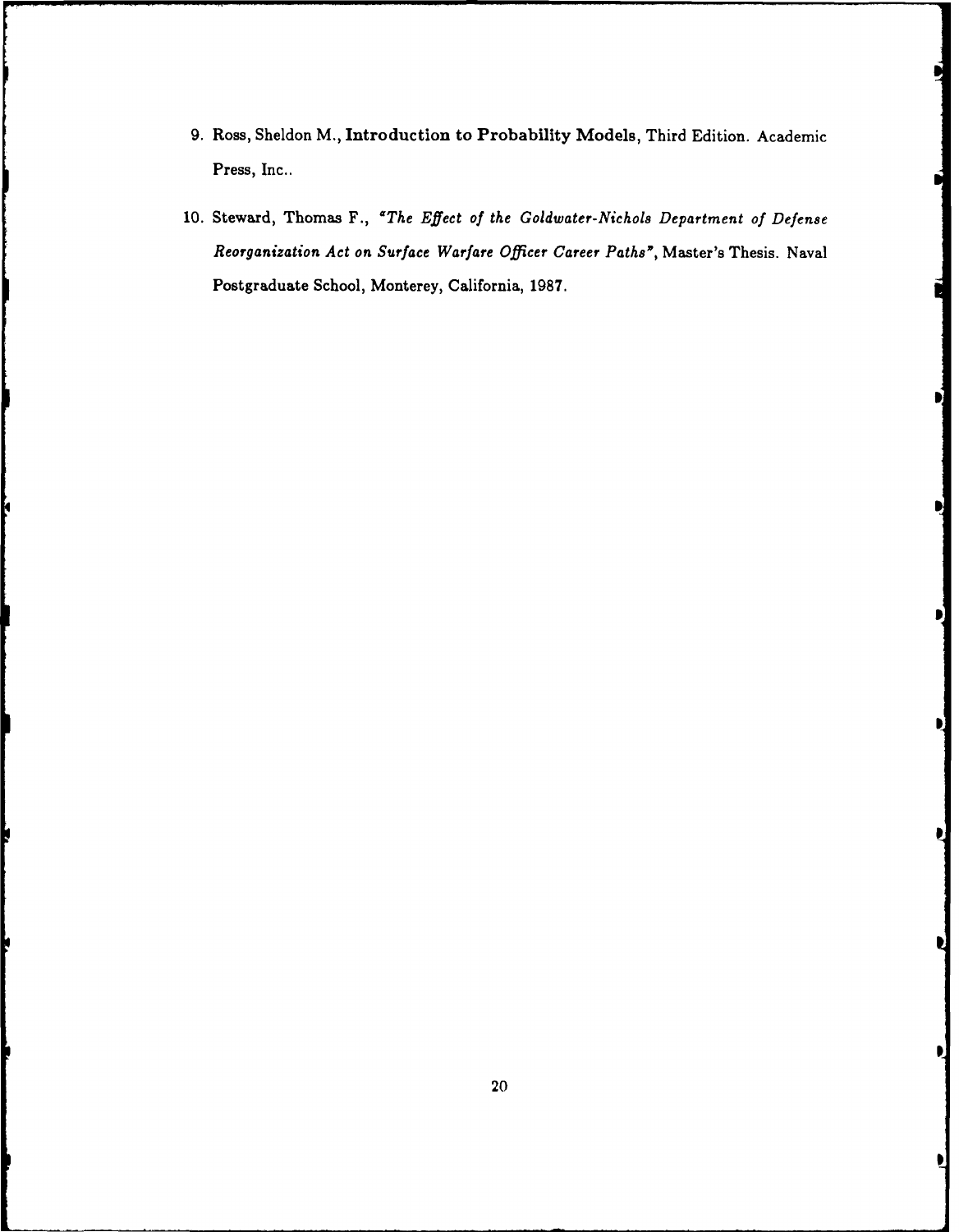### **DISTRIBUTION LIST**

Ю

Ň

K

k

| Professor Peter Purdue, (Code 55Pd)                                                                                      | No. of Copies<br>1 |
|--------------------------------------------------------------------------------------------------------------------------|--------------------|
| Naval Postgraduate School<br>Monterey, CA 93943-5000                                                                     |                    |
| Professor Paul R. Milch, (Code 55Mh)<br>Naval Postgraduate School<br>Monterey, CA 93943-5000                             | 20                 |
| Marine Corps Representative, (Code 0309),<br>Naval Postgraduate School<br>Monterey, CA 93943-5000                        | 1                  |
| Commandant of the Marine Corps<br>HQMC, Code MMOA-3<br>ATTN: LT. COL. D. R. Hundley<br>Washington, D. C. 20380           | 1                  |
| Commandant of the Marine Corps<br>HQMC, Code MPI-45<br>ATTN: MAJ. K.E. Riecks<br>Washington, D. C. 20380                 | 1                  |
| Office of the Chief of Naval Operations<br>OP-130E40<br>ATTN: CDR Wesley H. Schmidt<br>Washington, D. C. 20350-2000      | 1                  |
| Office of the Chief of Naval Operations<br>OP-130E40C<br><b>ATTN: LCDR Michael Mauer</b><br>Washington, D. C. 20350-2000 | 1                  |
| Koh Peng Kong<br>OA Branch, DSO<br>Ministry of Defense<br>Blk 29 Middlesex Road<br>Singapore 1024                        | 1                  |

21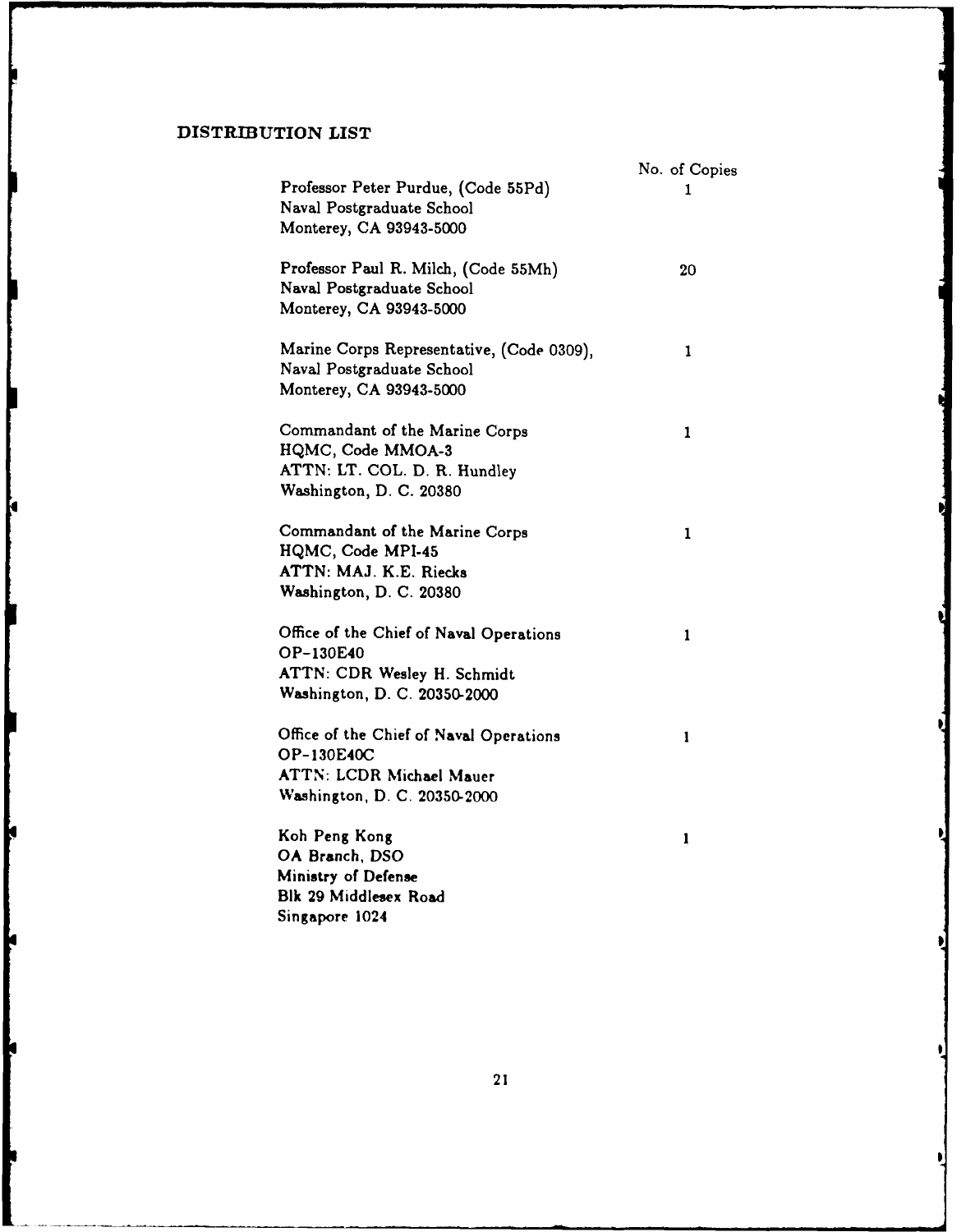|                                                | No. of Copies    |
|------------------------------------------------|------------------|
| Arthur P. Hunter, Jr.                          | 1                |
| Professor and Chairman                         |                  |
| Department of Industrial Engineering and       |                  |
| <b>Management Sciences</b>                     |                  |
| Northwestern University                        |                  |
| Evanston, IL 60201-9990                        |                  |
| Commanding Officer                             | 1                |
| ATTN: Mr. Murray Rowe                          |                  |
| Navy Personnel Research and Development Center |                  |
| San Diego, CA 92152                            |                  |
| Commanding Officer                             | 3                |
| <b>ATTN: Barry Siegel</b>                      |                  |
| Navy Personnel Research and Development Center |                  |
| San Diego, CA 92152                            |                  |
| Mr. R. Morton                                  | 4                |
| %DSAI                                          |                  |
| 350 Fortune Terrance                           |                  |
| Rockville, MD 20854-2995                       |                  |
| Library (Code 0142)                            | $\boldsymbol{2}$ |
| Naval Postgraduate School                      |                  |
| Monterey, CA 93943-5000                        |                  |
| Defense Technical Information Center           | $\mathbf 2$      |
| <b>Cameron Station</b>                         |                  |
| Alexandria, VA 22314                           |                  |
| Office of Research Administration (Code 012)   | 1                |
| Naval Postgraduate School                      |                  |
| Monterey, CA 93943-5000                        |                  |
| Center for Naval Analyses                      | 1                |
| 4401 Ford Avenue                               |                  |
| Alexandria, VA 22302-0268                      |                  |
| Library (Code 55)                              | 1                |
| Naval Postgraduate School                      |                  |
| Monterey, CA 93943-5000                        |                  |
|                                                |                  |

İ.

þ

þ

ŀ